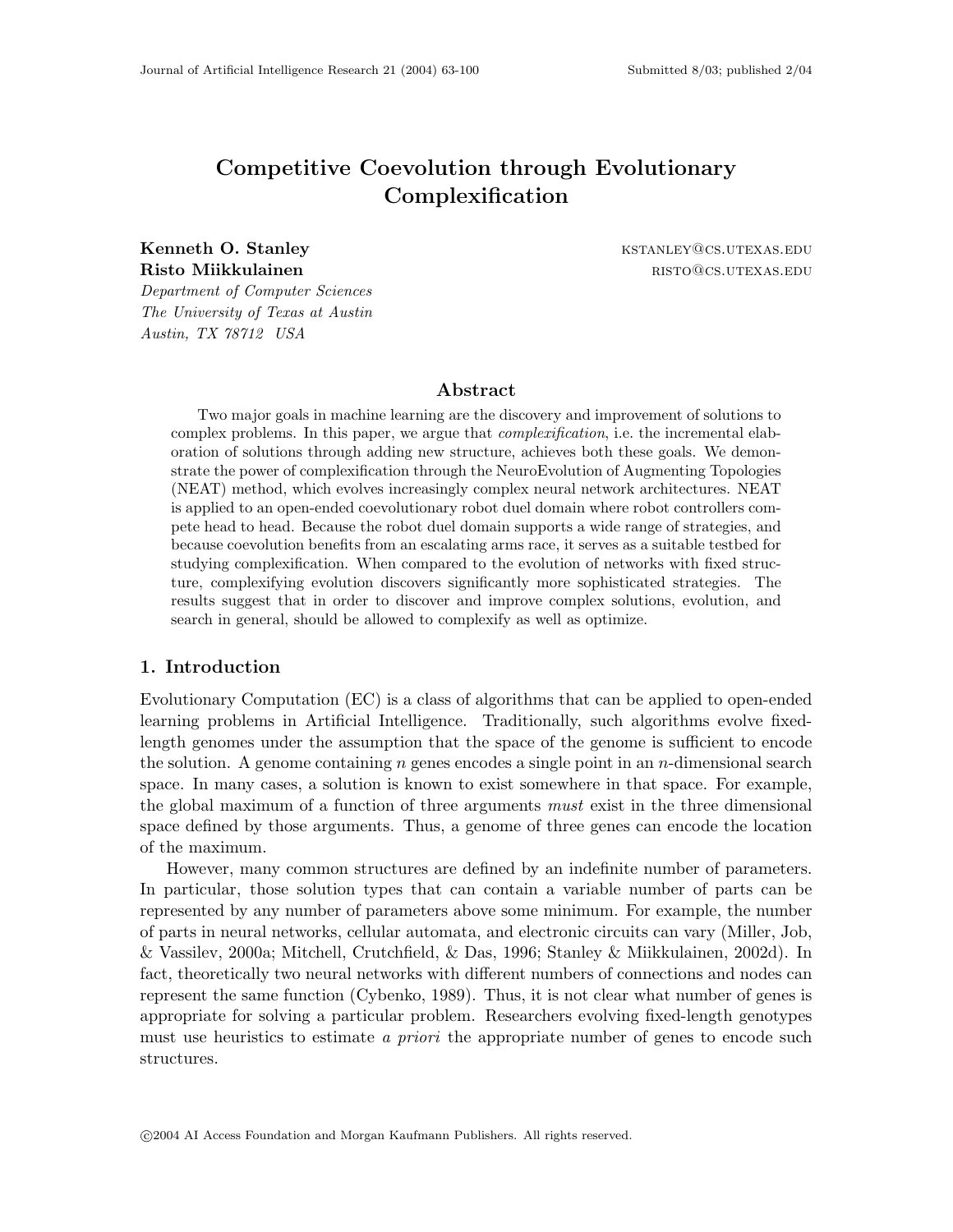A major obstacle to using fixed-length encodings is that heuristically determining the appropriate number of genes becomes impossible for very complex problems. For example, how many nodes and connections are necessary for a neural network that controls a pingpong playing robot? Or, how many bits are needed in the neighborhood function of a cellular automaton that performs information compression? The answers to these questions can hardly be based on empirical experience or analytic methods, since little is known about the solutions. One possible approach is to simply make the genome extremely large, so that the space it encodes is extremely large and a solution is likely to lie somewhere within. Yet the larger the genome, the higher dimensional the space that evolution needs to search. Even if a ping-pong playing robot lies somewhere in the 10,000 dimensional space of a 10,000 gene genome, searching such a space may take prohibitively long.

Even more problematic are open-ended problems where phenotypes are meant to improve indefinitely and there is no known final solution. For example, in competitive games, estimating the complexity of the "best" possible player is difficult because such an estimate implicitly assumes that no better player can exist, which we cannot always know. Moreover, many artificial life domains are aimed at evolving increasingly complex artificial creatures for as long as possible (Maley, 1999). Such continual evolution is difficult with a fixed genome for two reasons: (1) When a good strategy is found in a fixed-length genome, the entire representational space of the genome is used to encode it. Thus, the only way to improve it is to *alter* the strategy, thereby sacrificing some of the functionality learned over previous generations. (2) Fixing the size of the genome in such domains arbitrarily fixes the maximum complexity of evolved creatures, defeating the purpose of the experiment.

In this paper, we argue that structured phenotypes can be evolved effectively by starting evolution with a population of small, simple genomes and systematically elaborating on them over generations by adding new genes. Each new gene expands the search space, adding a new dimension that previously did not exist. That way, evolution begins searching in a small easily-optimized space, and adds new dimensions as necessary. This approach is more likely to discover highly complex phenotypes than an approach that begins searching directly in the intractably large space of complete solutions. In fact, natural evolution utilizes this strategy, occasionally adding new genes that lead to increased phenotypic complexity (Martin 1999; Section 2). In biology, this process of incremental elaboration is called complexification, which is why we use this term to describe our approach as well.

In evolutionary computation, complexification refers to expanding the dimensionality of the search space while preserving the values of the majority of dimensions. In other words, complexification *elaborates* on the existing strategy by adding new structure without changing the existing representation. Thus the strategy does not only become different, but the number of possible responses to situations it can generate increases (Figure 1).

In the EC domain of neuroevolution (i.e. evolving neural networks), complexification means adding nodes and connections to already-functioning neural networks. This is the main idea behind NEAT (NeuroEvolution of Augmenting Topologies; Stanley and Miikkulainen 2002b,c,d), the method described in this paper. NEAT begins by evolving networks without any hidden nodes. Over many generations, new hidden nodes and connections are added, complexifying the space of potential solutions. In this way, more complex strategies elaborate on simpler strategies, focusing search on solutions that are likely to maintain existing capabilities.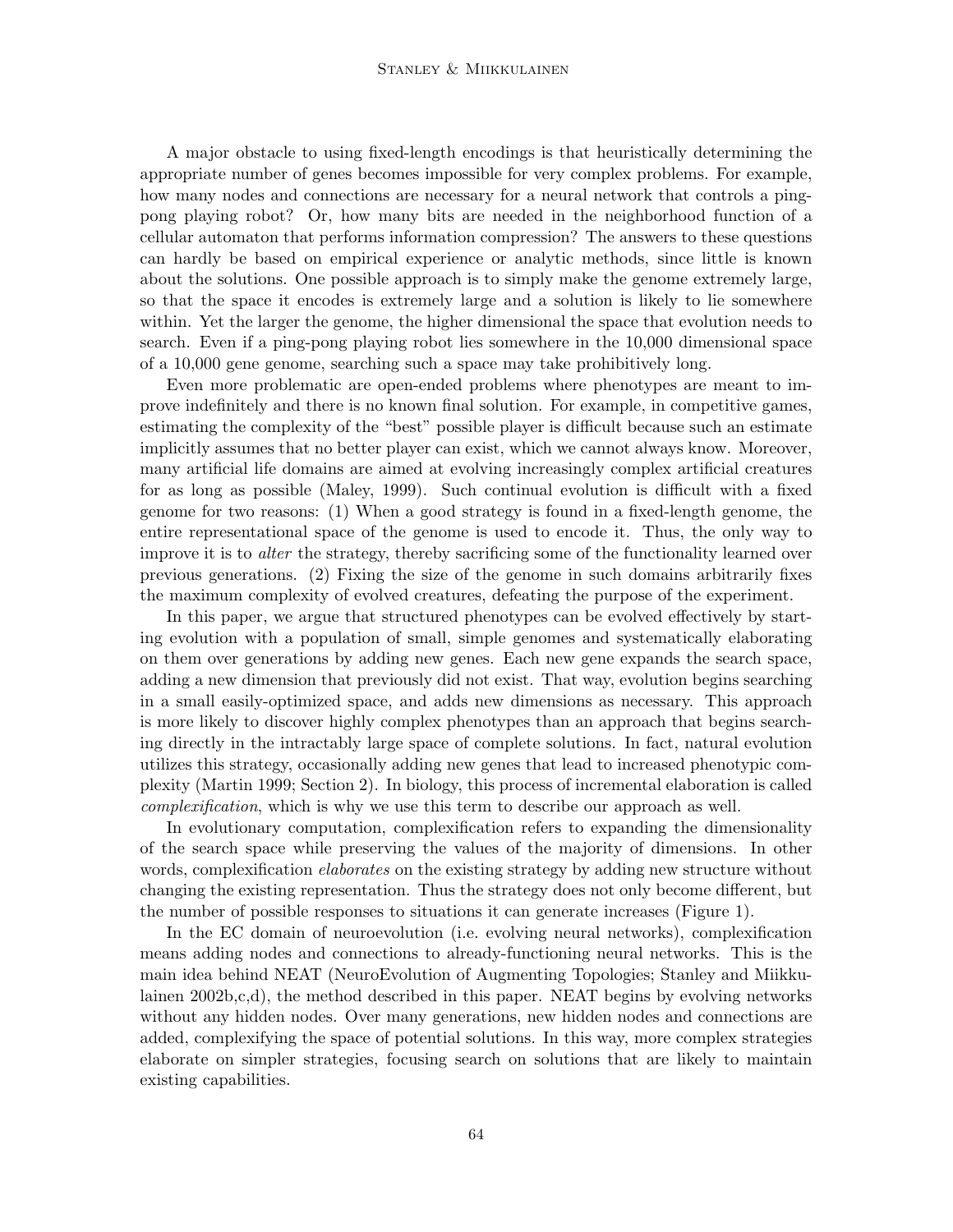

Figure 1: **Alteration vs.** elaboration example. The dark robot must evolve to avoid the lighter robot, which attempts to cause a collision. In the alteration scenario (top), the dark robot first evolves a strategy to go around the left side of the opponent. However, the strategy fails in a future generation when the opponent begins moving to the left. Thus, the dark robot alters its strategy by evolving the tendency to move right instead of left. However, when the light robot later moves right, the new, altered, strategy fails because the dark robot did not retain its old ability to move left. In the elaboration scenario (bottom), the original strategy of moving left also fails. However, instead of altering the strategy, it is *elaborated* by adding a new ability to move right as well. Thus, when the opponent later moves right, the dark robot still has the ability to avoid it by using its original strategy. Elaboration is necessary for a coevolutionary arms race to emerge and it can be achieved through complexification.

Expanding the length of the size of the genome has been found effective in previous work (Cliff, Harvey, & Husbands, 1993; Harvey, 1993; Koza, 1995; Lindgren & Johansson, 2001). NEAT advances this idea by making it possible to search a wide range of increasingly complex network topologies simultaneously. This process is based on three technical components: (1) Keeping track of which genes match up with which among differently sized genomes throughout evolution; (2) speciating the population so that solutions of differing complexity can exist independently; and (3) starting evolution with a uniform population of small networks. These components work together in complexifying solutions as part of the evolutionary process. In prior work, NEAT has been shown to solve challenging reinforcement learning problems more efficiently than other neuroevolution methods (Stanley and Miikkulainen 2002b,c,d). The focus of these studies was on optimizing a given fitness function through complexifying evolution.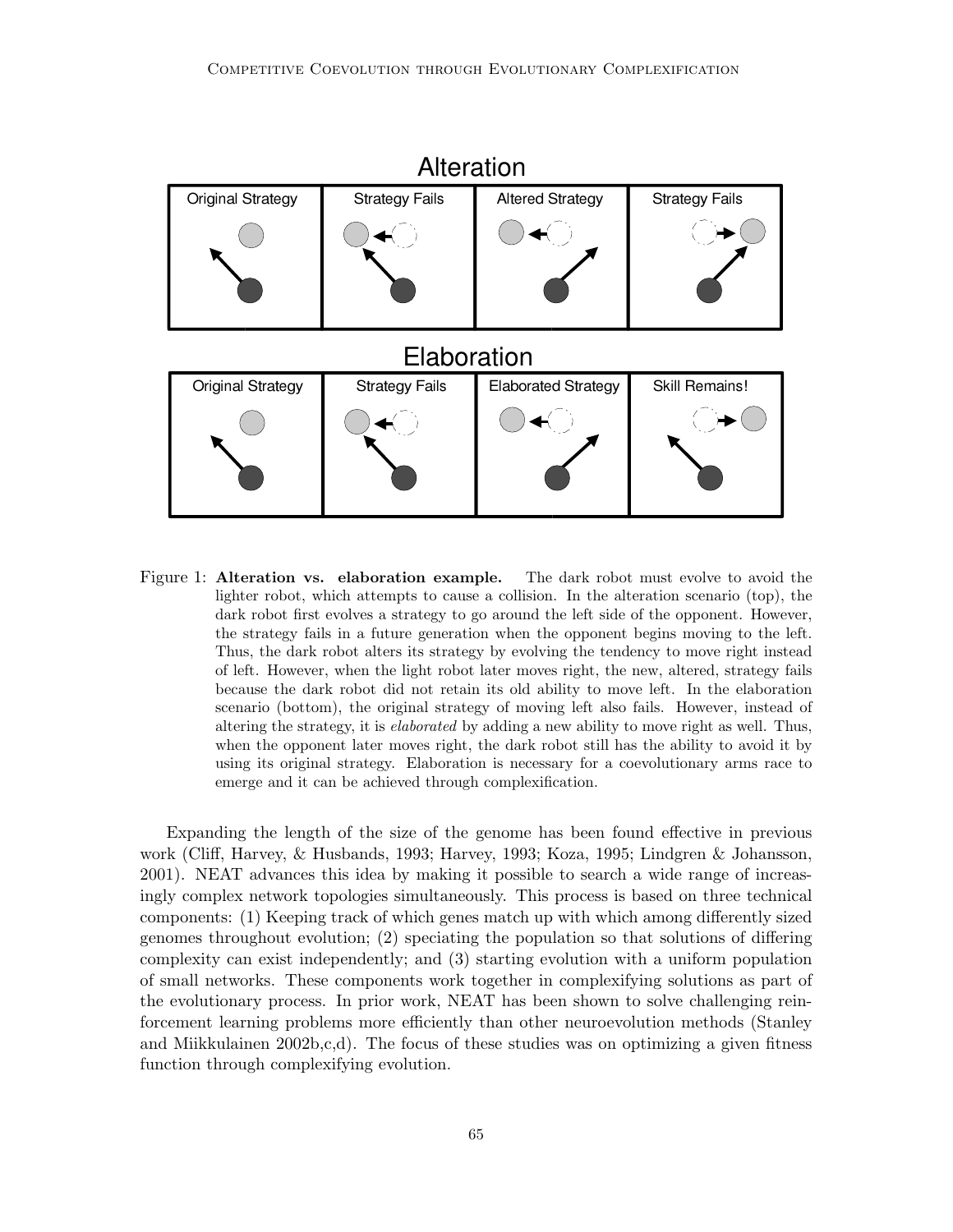In this paper, we focus on open-ended problems that have no explicit fitness function; instead, fitness depends on comparisons with other agents that are also evolving. The goal is to discover creative solutions beyond a designer's ability to define a fitness function. It is difficult to continually improve solutions in such *coevolutionary* domains because evolution tends to oscillate between idiosyncratic yet uninteresting solutions (Floreano & Nolfi, 1997). Complexification encourages continuing innovation by elaborating on existing solutions.

In order to demonstrate the power of complexification in coevolution, NEAT is applied to the competitive robot control domain of Robot Duel. There is no known optimal strategy in the domain but there is substantial room to come up with increasingly sophisticated strategies. The main results were that (1) evolution did complexify when possible, (2) complexification led to elaboration, and (3) significantly more sophisticated and successful strategies were evolved with complexification than without it. These results imply that complexification allows establishing a coevolutionary arms race that achieves a significantly higher level of sophistication than is otherwise possible.

We begin by reviewing biological support for complexification, as well as past work in coevolution, followed by a description of the NEAT method, and experimental results.

### 2. Background

The natural process of complexification has led to important biological innovations. Its most natural application in EC is in competitive coevolution, as will be reviewed below.

#### 2.1 Complexification in Nature

Mutation in nature not only results in optimizing existing structures: New genes are occasionally added to the genome, allowing evolution to perform a complexifying function over and above optimization. In addition, complexification is protected in nature in that interspecies mating is prohibited. Such speciation creates important dynamics differing from standard GAs. In this section, we discuss these characteristics of natural evolution as a basis for our approach to utilizing them computationally in genetic algorithms.

Gene duplication is a special kind of mutation in which one or more parental genes are copied into an offspring's genome more than once. The offspring then has redundant genes expressing the same proteins. Gene duplication has been responsible for key innovations in overall body morphology over the course of natural evolution (Amores, Force, Yan, Joly, Amemiya, Fritz, Ho, Langeland, Prince, Wang, Westerfield, Ekker, & Postlethwait, 1998; Carroll, 1995; Force, Lynch, Pickett, Amores, lin Yan, & Postlethwait, 1999; Martin, 1999).

A major gene duplication event occurred around the time that vertebrates separated from invertebrates. The evidence for this duplication centers around  $HOX$  genes, which determine the fate of cells along the anterior-posterior axis of embryos. HOX genes are crucial in shaping the overall pattern of development in embryos. In fact, differences in HOX gene regulation explain a great deal of the diversity among arthropods and tetrapods (Carroll, 1995). Invertebrates have a single HOX cluster while vertebrates have four, suggesting that cluster duplication significantly contributed to elaborations in vertebrate bodyplans (Amores et al., 1998; Holland, Garcia-Fernandez, Williams, & Sidow, 1994; Nadeau & Sankoff, 1997; Postlethwait, Yan, Gates, Horne, Amores, Brownlie, & Donovan, 1998; Sidow, 1996). The additional HOX genes took on new roles in regulating how vertebrate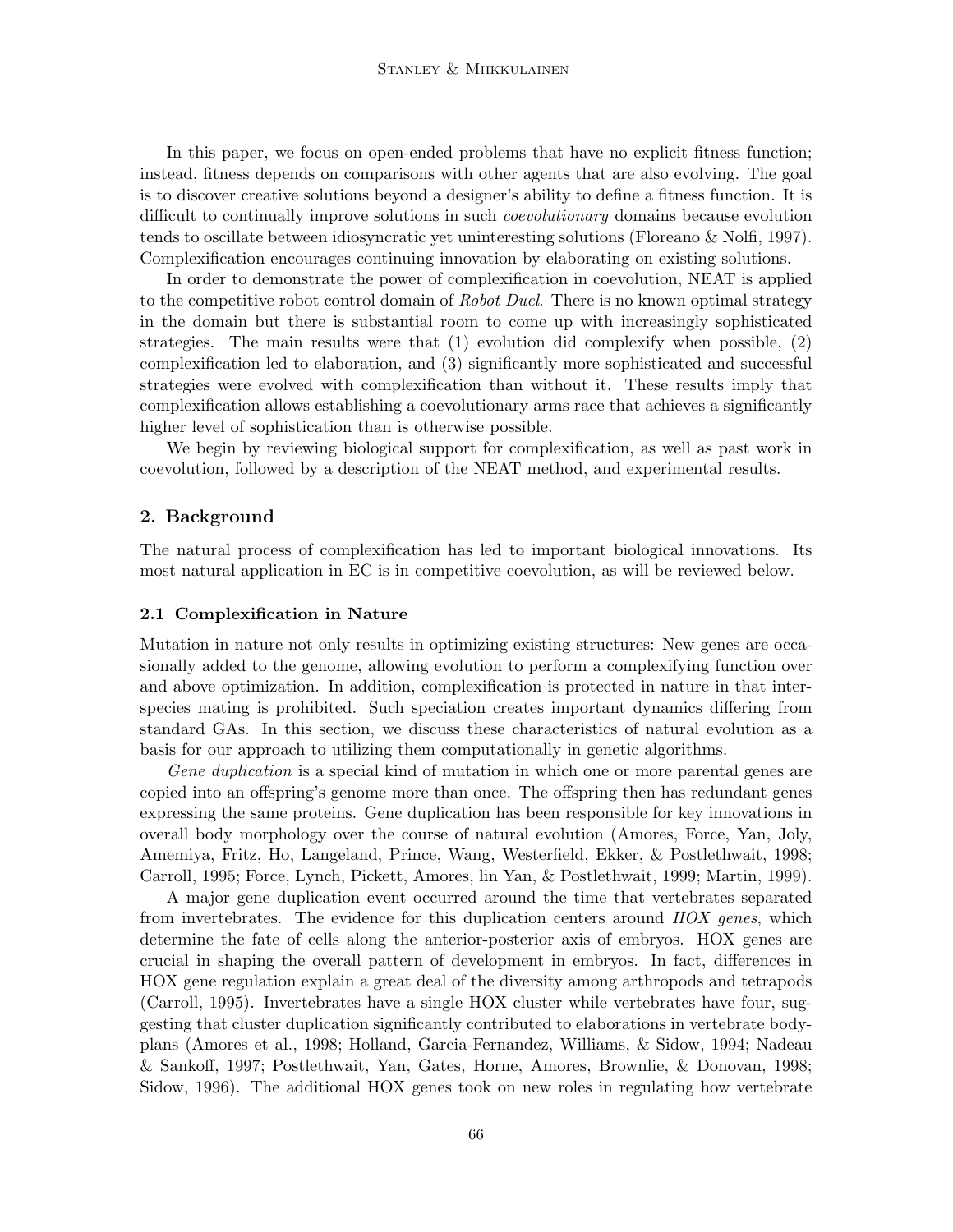anterior-posterior axis develops, considerably increasing body-plan complexity. Although Martin (1999) argues that the additional clusters can be explained by many single gene duplications accumulating over generations, as opposed to massive whole-genome duplications, researchers agree that gene duplication in some form contributed significantly to body-plan elaboration.

A detailed account of how duplicate genes can take on novel roles was given by Force et al. (1999): Base pair mutations in the generations following duplication partition the initially redundant regulatory roles of genes into separate classes. Thus, the embryo develops in the same way, but the genes that determine the overall body-plan are confined to more specific roles, since there are more of them. The partitioning phase completes when redundant clusters of genes are separated enough so that they no longer produce identical proteins at the same time. After partitioning, mutations within the duplicated cluster of genes affect different steps in development than mutations within the original cluster. In other words, duplication creates more points at which mutations can occur. In this manner, developmental processes complexify.

Gene duplication is a possible explanation how natural evolution indeed expanded the size of genomes throughout evolution, and provides inspiration for adding new genes to artificial genomes as well. In fact, gene duplication motivated Koza (1995) to allow entire functions in genetic programs to be duplicated through a single mutation, and later differentiated through further mutations. When evolving neural networks, this process means adding new neurons and connections to the networks.

In order to implement this idea in artificial evolutionary systems, we are faced with two major challenges. First, such systems evolve differently sized and shaped network topologies, which can be difficult to cross over without losing information. For example, depending on when new structure was added, the same gene may exist at different positions, or conversely, different genes may exist at the same position. Thus, artificial crossover may disrupt evolved topologies through misalignment. Second, with variable-length genomes, it may be difficult to find innovative solutions. Optimizing many genes takes longer than optimizing only a few, meaning that more complex networks may be eliminated from the population before they have a sufficient opportunity to be optimized.

However, biological evolution also operates on variable-length genomes, and these problems did not stop complexification in nature. How are these problems avoided in biological evolution? First, nature has a mechanism for aligning genes with their counterparts during crossover, so that data is not lost nor obscured. This alignment process has been most clearly observed in E. coli (Radding, 1982; Sigal & Alberts, 1972). A special protein called RecA takes a single strand of DNA and aligns it with another strand at genes that express the same traits, which are called *homologous genes*. This process is called *synapsis*.

Second, innovations in nature are protected through speciation. Organisms with significantly divergent genomes never mate because they are in different species. If any organism could mate with any other, organisms with initially larger, less-fit genomes would be forced to compete for mates with their simpler, more fit counterparts. As a result, the larger, more innovative genomes would fail to produce offspring and disappear from the population. In contrast, in a speciated population, organisms with larger genomes compete for mates among their own species, instead of with the population at large. That way, organisms that may initially have lower fitness than the general population still have a chance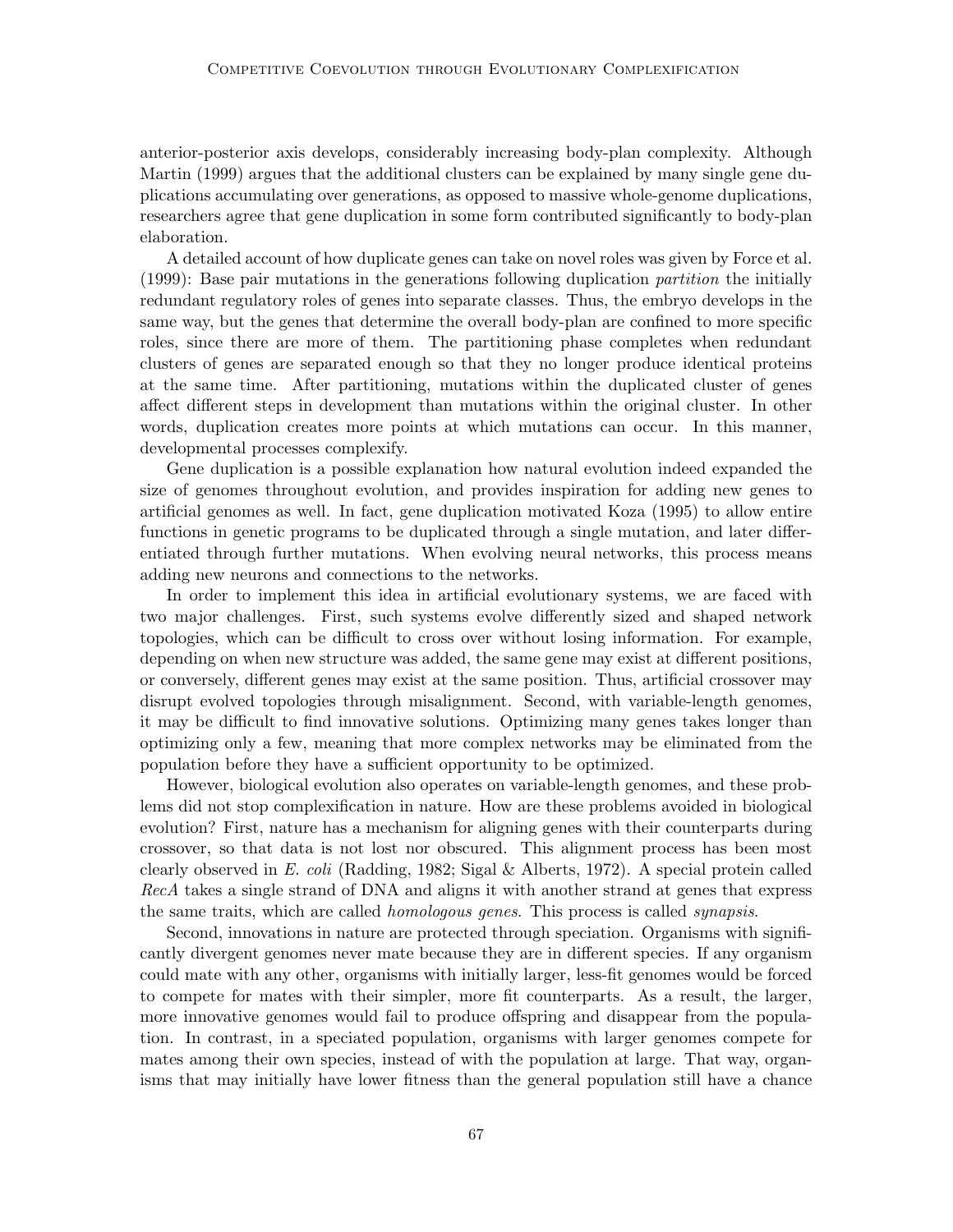to reproduce, giving novel concepts a chance to realize their potential without being prematurely eliminated. Because speciation benefits the evolution of diverse populations, a variety of speciation methods have been employed in EC (Goldberg & Richardson, 1987; Mahfoud, 1995; Ryan, 1994).

It turns out complexification is also possible in evolutionary computation if abstractions of synapsis and speciation are made part of the genetic algorithm. The NEAT method (section 3) is an implementation of this idea: The genome is complexified by adding new genes which in turn encode new structure in the phenotype, as in biological evolution.

Complexification is especially powerful in open-ended domains where the goal is to continually generate more sophisticated strategies. Competitive coevolution is a particularly important such domain, as will be reviewed in the next section.

#### 2.2 Competitive Coevolution

In competitive coevolution, individual fitness is evaluated through competition with other individuals in the population, rather than through an absolute fitness measure. In other words, fitness signifies only the relative strengths of solutions; an increased fitness in one solution leads to a decreased fitness for another. Ideally, competing solutions will continually outdo one another, leading to an "arms race" of increasingly better solutions (Dawkins & Krebs, 1979; Rosin, 1997; Van Valin, 1973). Competitive coevolution has traditionally been used in two kinds of problems. First, it can be used to evolve interactive behaviors that are difficult to evolve in terms of an absolute fitness function. For example, Sims (1994) evolved simulated 3D creatures that attempted to capture a ball before an opponent did, resulting in a variety of effective interactive strategies. Second, coevolution can be used to gain insight into the dynamics of game-theoretic problems. For example, Lindgren & Johansson (2001) coevolved iterated Prisoner's Dilemma strategies in order to demonstrate how they correspond to stages in natural evolution.

Whatever the goal of a competitive coevolution experiment, interesting strategies will only evolve if the arms race continues for a significant number of generations. In practice, it is difficult to establish such an arms race. Evolution tends to find the simplest solutions that can win, meaning that strategies can switch back and forth between different idiosyncratic yet uninteresting variations (Darwen, 1996; Floreano & Nolfi, 1997; Rosin & Belew, 1997). Several methods have been developed to encourage the arms race (Angeline & Pollack, 1993; Ficici & Pollack, 2001; Noble & Watson, 2001; Rosin & Belew, 1997). For example, a "hall of fame" or a collection of past good strategies can be used to ensure that current strategies remain competitive against earlier strategies. Recently, Ficici and Pollack (2001) and Noble and Watson (2001) introduced a promising method called Pareto coevolution, which finds the best learners and the best teachers in two populations by casting coevolution as a multiobjective optimization problem. This information enables choosing the best individuals to reproduce, as well as maintaining an informative and diverse set of opponents.

Although such techniques allow sustaining the arms race longer, they do not directly encourage *continual coevolution*, i.e. creating new solutions that maintain existing capabilities. For example, no matter how well selection is performed, or how well competitors are chosen, if the search space is fixed, a limit will eventually be reached. Also, it may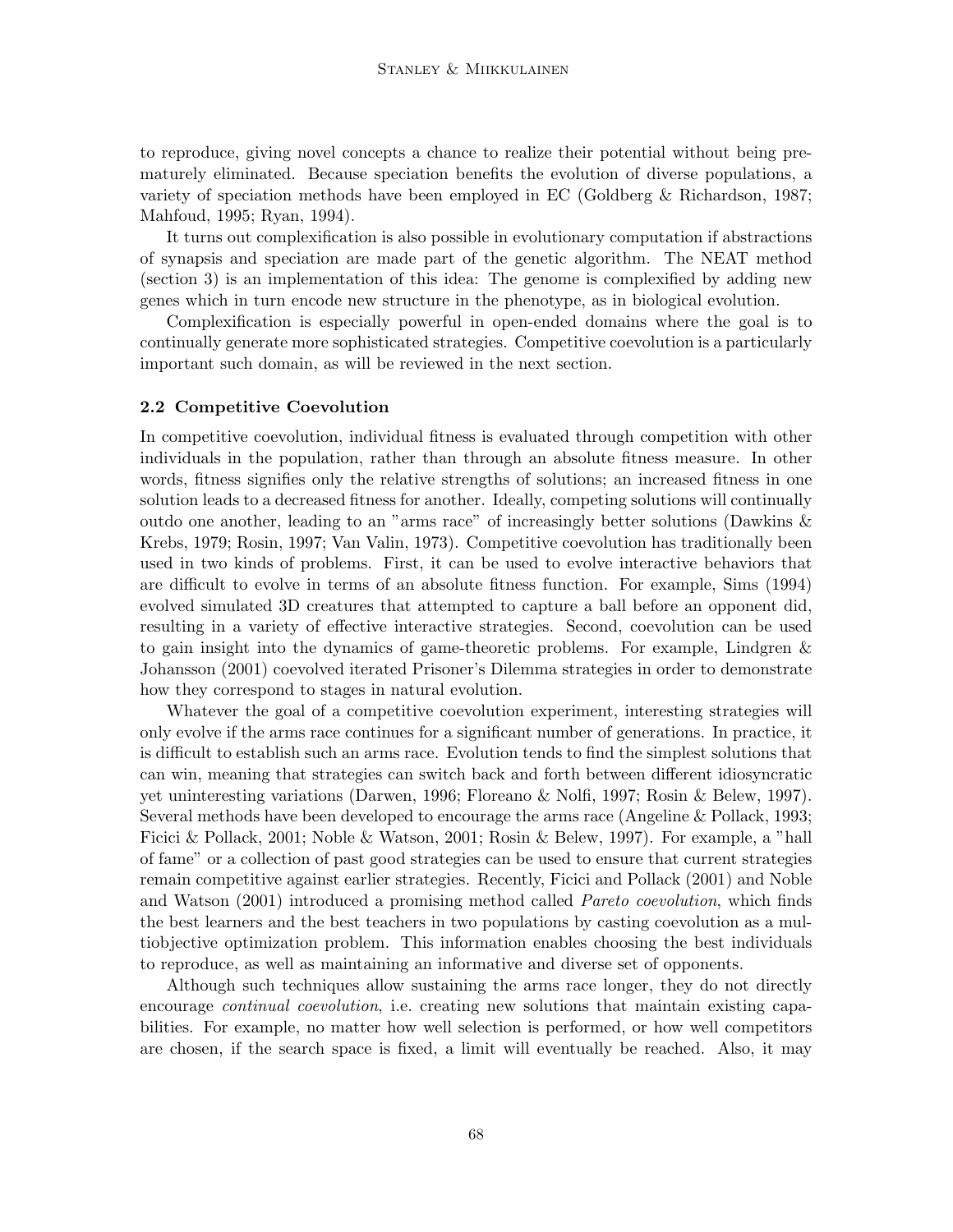occasionally be easier to escape a local optimum by adding a new dimension to the search space than by searching for a new path through the original space.

For these reasons, complexification is a natural technique for establishing a coevolutionary arms race. Complexification elaborates strategies by adding new dimensions to the search space. Thus, progress can be made indefinitely long: Even if a global optimum is reached in the search space of solutions, new dimensions can be added, opening up a higher-dimensional space where even better optima may exist.

To test this idea experimentally, we chose a robot duel domain that combines predator/prey interaction and food foraging in a novel head-to-head competition (Section 4). We use this domain to demonstrate how NEAT uses complexification to continually elaborate solutions. The next section reviews the NEAT neuroevolution method, followed by a description of the robot duel domain and a discussion of the results.

### 3. NeuroEvolution of Augmenting Topologies (NEAT)

The NEAT method of evolving artificial neural networks combines the usual search for appropriate network weights with complexification of the network structure. This approach is highly effective, as shown e.g. in comparison to other neuroevolution (NE) methods in the double pole balancing benchmark task (Stanley & Miikkulainen, 2002b,c,d). The NEAT method consists of solutions to three fundamental challenges in evolving neural network topology: (1) What kind of genetic representation would allow disparate topologies to crossover in a meaningful way? Our solution is to use historical markings to line up genes with the same origin. (2) How can topological innovation that needs a few generations to optimize be protected so that it does not disappear from the population prematurely? Our solution is to separate each innovation into a different species. (3) How can topologies be minimized throughout evolution so the most efficient solutions will be discovered? Our solution is to start from a minimal structure and add nodes and connections incrementally. In this section, we explain how each of these solutions is implemented in NEAT.

#### 3.1 Genetic Encoding

Evolving structure requires a flexible genetic encoding. In order to allow structures to complexify, their representations must be dynamic and expandable. Each genome in NEAT includes a list of connection genes, each of which refers to two node genes being connected. (Figure 2). Each connection gene specifies the in-node, the out-node, the weight of the connection, whether or not the connection gene is expressed (an enable bit), and an innovation number, which allows finding corresponding genes during crossover.

Mutation in NEAT can change both connection weights and network structures. Connection weights mutate as in any NE system, with each connection either perturbed or not. Structural mutations, which form the basis of complexification, occur in two ways (Figure 3). Each mutation expands the size of the genome by adding gene(s). In the *add connection* mutation, a single new connection gene is added connecting two previously unconnected nodes. In the *add node* mutation, an existing connection is split and the new node placed where the old connection used to be. The old connection is disabled and two new connections are added to the genome. The connection between the first node in the chain and the new node is given a weight of one, and the connection between the new node and the last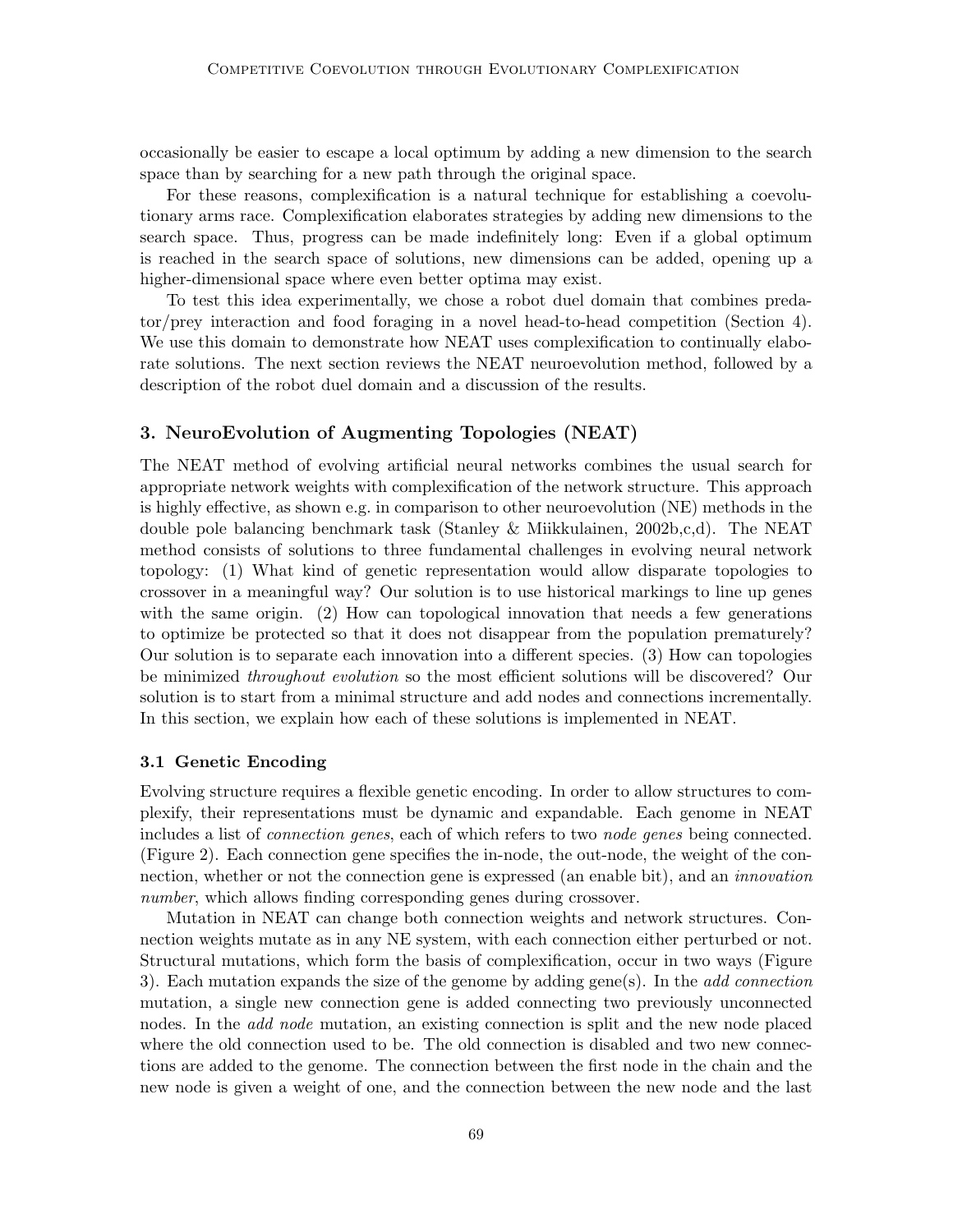| Genome (Genotype)         |                                                   |                  |                                                                          |                                                                |                                                     |                                                   |                                                   |                                                      |  |  |  |
|---------------------------|---------------------------------------------------|------------------|--------------------------------------------------------------------------|----------------------------------------------------------------|-----------------------------------------------------|---------------------------------------------------|---------------------------------------------------|------------------------------------------------------|--|--|--|
| Node<br>Genes             | Node 1<br>Sensor                                  | Node 2<br>Sensor | Node 3<br>Sensor                                                         | Node 4<br>Node 5<br>Hidden<br>Output                           |                                                     |                                                   |                                                   |                                                      |  |  |  |
| Connect.<br>Genes         | In 1<br>Out 4<br>Weight 0.7<br>Enabled<br>Innov 1 |                  | In $2$<br>Out 4<br>$Weight-0.5$<br><b>DISABLED</b><br>Innov <sub>2</sub> | In $3$<br>Out 4<br>Weight 0.5<br>Enabled<br>Innov <sub>3</sub> | In $2$<br>Out 5<br>Weight 0.2<br>Enabled<br>Innov 4 | In 5<br>Out 4<br>Weight 0.4<br>Enabled<br>Innov 5 | In 1<br>Out 5<br>Weight 0.6<br>Enabled<br>Innov 6 | In $4$<br>Out 5<br>Weight 0.6<br>Enabled<br>Innov 11 |  |  |  |
| Network (Phenotype)<br>5ċ |                                                   |                  |                                                                          |                                                                |                                                     |                                                   |                                                   |                                                      |  |  |  |

Figure 2: A NEAT genotype to phenotype mapping example. A genotype is depicted that produces the shown phenotype. There are 3 input nodes, one hidden, and one output node, and seven connection definitions, one of which is recurrent. The second gene is disabled, so the connection that it specifies (between nodes 2 and 4) is not expressed in the phenotype. In order to allow complexification, genome length is unbounded.

 $10 \times 20 = 3$ 

node in the chain is given the same weight as the connection being split. Splitting the connection in this way introduces a nonlinearity (i.e. sigmoid function) where there was none before. When initialized in this way, this nonlinearity changes the function only slightly, and the new node is immediately integrated into the network. Old behaviors encoded in the preexisting network structure are not destroyed and remain qualitatively the same, while the new structure provides an opportunity to elaborate on these original behaviors.

Through mutation, the genomes in NEAT will gradually get larger. Genomes of varying sizes will result, sometimes with different connections at the same positions. Crossover must be able to recombine networks with differing topologies, which can be difficult (Radcliffe, 1993). The next section explains how NEAT addresses this problem.

#### 3.2 Tracking Genes through Historical Markings

It turns out that the historical origin of each gene can be used to tell us exactly which genes match up between *any* individuals in the population. Two genes with the same historical origin represent the same structure (although possibly with different weights), since they were both derived from the same ancestral gene at some point in the past. Thus, all a system needs to do is to keep track of the historical origin of every gene in the system.

Tracking the historical origins requires very little computation. Whenever a new gene appears (through structural mutation), a global innovation number is incremented and assigned to that gene. The innovation numbers thus represent a chronology of every gene in the system. As an example, let us say the two mutations in Figure 3 occurred one after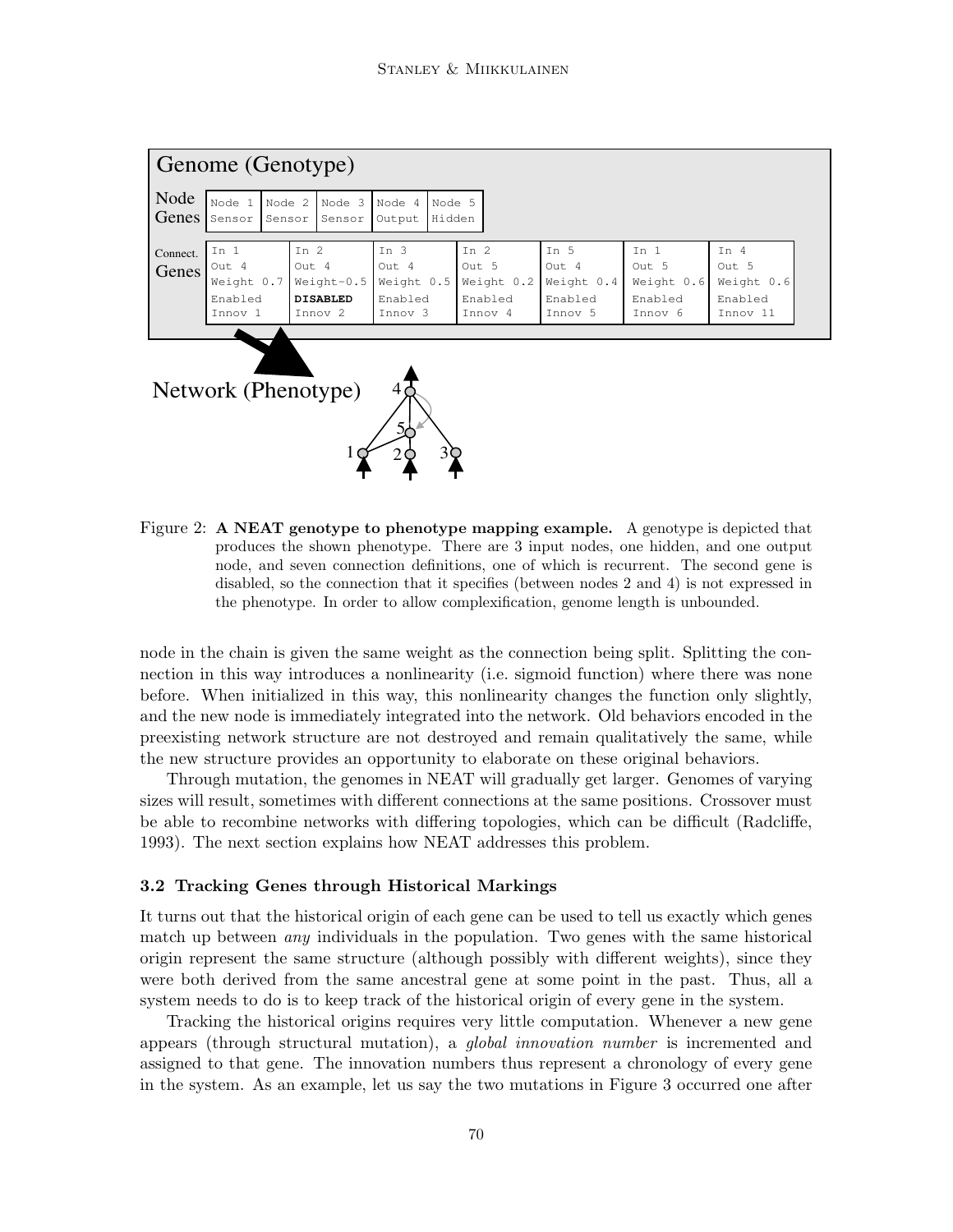

Figure 3: The two types of structural mutation in NEAT. Both types, adding a connection and adding a node, are illustrated with the genes above their phenotypes. The top number in each genome is the innovation number of that gene. The bottom two numbers denote the two nodes connected by that gene. The weight of the connection, also encoded in the gene, is not shown. The symbol DIS means that the gene is disabled, and therefore not expressed in the network. The figure shows how connection genes are appended to the genome when a new connection and a new node is added to the network. Assuming the depicted mutations occurred one after the other, the genes would be assigned increasing innovation numbers as the figure illustrates, thereby allowing NEAT to keep an implicit history of the origin of every gene in the population.

another in the system. The new connection gene created in the first mutation is assigned the number 7, and the two new connection genes added during the new node mutation are assigned the numbers 8 and 9. In the future, whenever these genomes crossover, the offspring will inherit the same innovation numbers on each gene. Thus, the historical origin of every gene in the system is known throughout evolution.

A possible problem is that the same structural innovation will receive different innovation numbers in the same generation if it occurs by chance more than once. However, by keeping a list of the innovations that occurred in the current generation, it is possible to ensure that when the same structure arises more than once through independent mutations in the same generation, each identical mutation is assigned the same innovation number. Through extensive experimentation, we established that resetting the list every generation as opposed to keeping a growing list of mutations throughout evolution is sufficient to prevent an explosion of innovation numbers.

Through innovation numbers, the system now knows exactly which genes match up with which (Figure 4). Genes that do not match are either *disjoint* or excess, depending on whether they occur within or outside the range of the other parent's innovation numbers. When crossing over, the genes with the same innovation numbers are lined up and are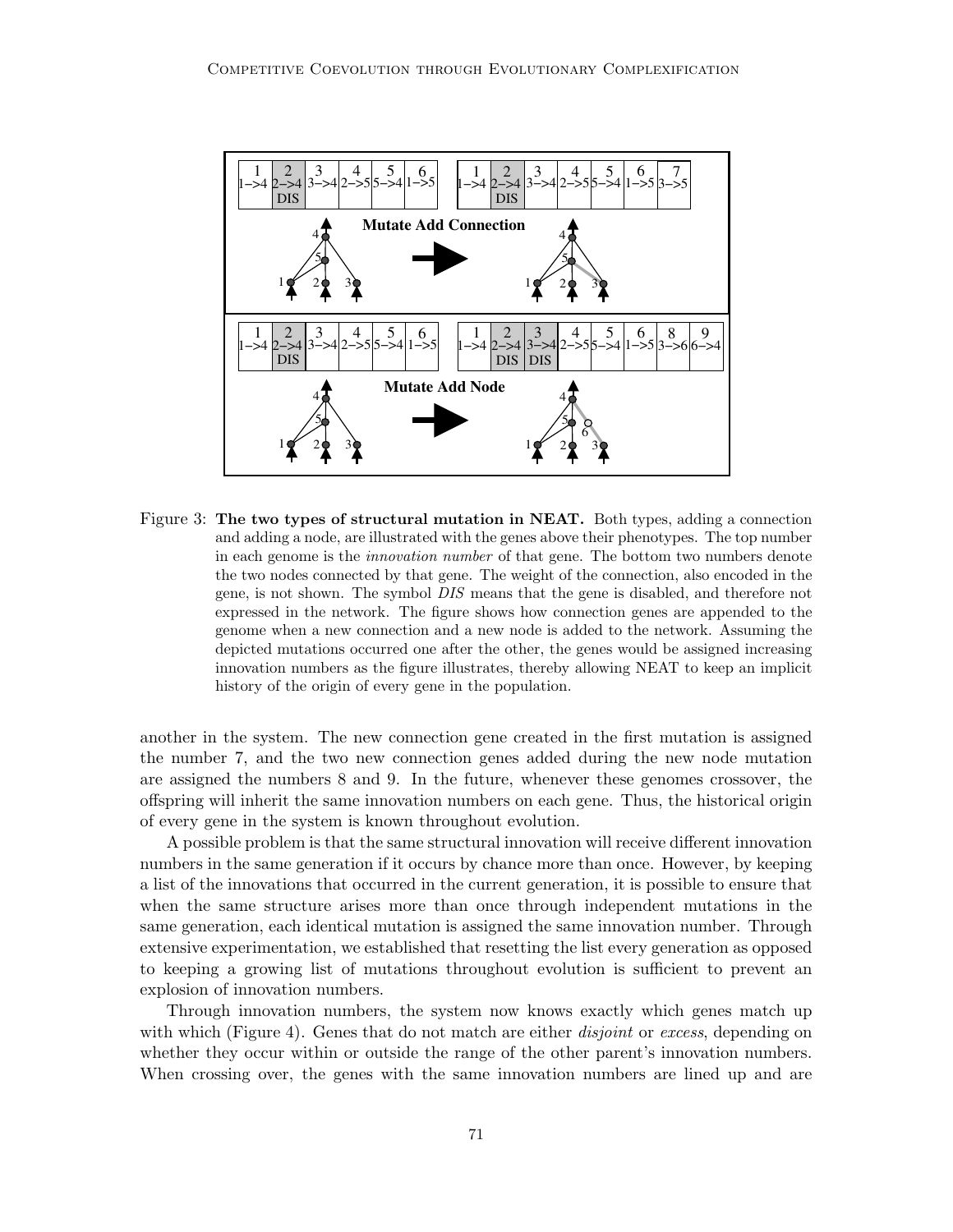

Figure 4: Matching up genomes for different network topologies using innovation numbers. Although Parent 1 and Parent 2 look different, their innovation numbers (shown at the top of each gene) tell us that several of their genes match up even without topological analysis. A new structure that combines the overlapping parts of the two parents as well as their different parts can be created in crossover. In this case, equal fitnesses are assumed, so the disjoint and excess genes from both parents are inherited randomly. Otherwise they would be inherited from the more fit parent. The disabled genes may become enabled again in future generations: There is a preset chance that an inherited gene is disabled if it is disabled in either parent.

randomly chosen for the offspring genome. Genes that do not match are inherited from the more fit parent, or if they are equally fit, from both parents randomly. Disabled genes have a 25% chance of being reenabled during crossover, allowing networks to make use of older genes once again.<sup>1</sup>

Historical markings allow NEAT to perform crossover without the need for expensive topological analysis. Genomes of different organizations and sizes stay compatible throughout evolution, and the problem of comparing different topologies is essentially avoided. This

<sup>1.</sup> See Appendix A for specific mating parameters used in the experiments in this paper.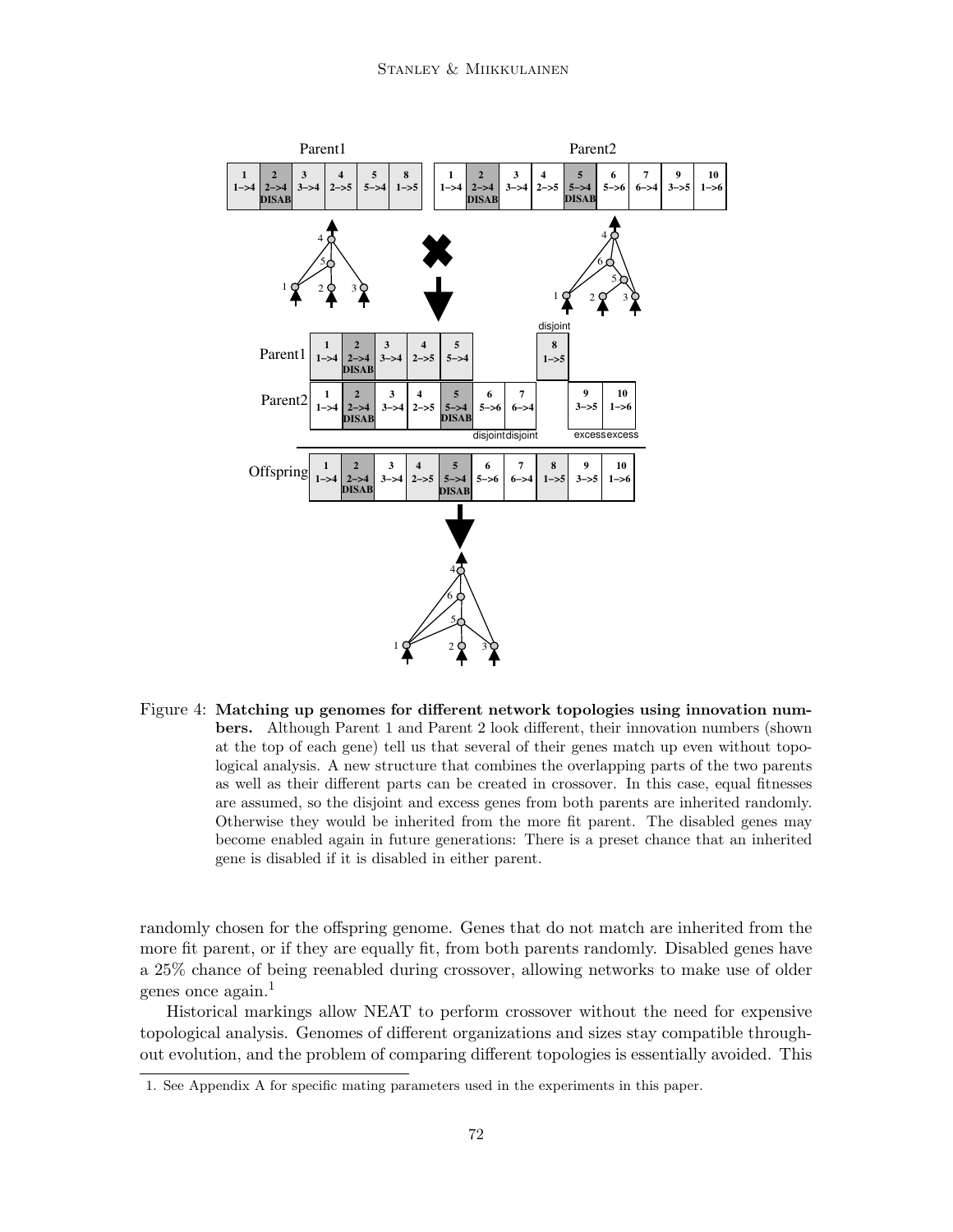methodology allows NEAT to complexify structure while still maintaining genetic compatibility. However, it turns out that a population of varying complexities cannot maintain topological innovations on its own. Because smaller structures optimize faster than larger structures, and adding nodes and connections usually initially decreases the fitness of the network, recently augmented structures have little hope of surviving more than one generation even though the innovations they represent might be crucial towards solving the task in the long run. The solution is to protect innovation by speciating the population, as explained in the next section.

#### 3.3 Protecting Innovation through Speciation

NEAT speciates the population so that individuals compete primarily within their own niches instead of with the population at large. This way, topological innovations are protected and have time to optimize their structure before they have to compete with other niches in the population. In addition, speciation prevents bloating of genomes: Species with smaller genomes survive as long as their fitness is competitive, ensuring that small networks are not replaced by larger ones unnecessarily. Protecting innovation through speciation follows the philosophy that new ideas must be given time to reach their potential before they are eliminated.

Historical markings make it possible for the system to divide the population into species based on topological similarity. We can measure the distance  $\delta$  between two network encodings as a linear combination of the number of excess  $(E)$  and disjoint  $(D)$  genes, as well as the average weight differences of matching genes  $(\overline{W})$ :

$$
\delta = \frac{c_1 E}{N} + \frac{c_2 D}{N} + c_3 \cdot \overline{W}.\tag{1}
$$

The coefficients  $c_1$ ,  $c_2$ , and  $c_3$  adjust the importance of the three factors, and the factor N, the number of genes in the larger genome, normalizes for genome size (N can be set to 1 if both genomes are small). Genomes are tested one at a time; if a genome's distance to a randomly chosen member of the species is less than  $\delta_t$ , a compatibility threshold, it is placed into this species. Each genome is placed into the first species from the previous generation where this condition is satisfied, so that no genome is in more than one species. If a genome is not compatible with any existing species, a new species is created. The problem of choosing the best value for  $\delta_t$  can be avoided by making  $\delta_t$  dynamic; that is, given a target number of species, the system can raise  $\delta_t$  if there are too many species, and lower  $\delta_t$  if there are too few.

As the reproduction mechanism for NEAT, we use *explicit fitness sharing* (Goldberg  $\&$ Richardson, 1987), where organisms in the same species must share the fitness of their niche. Thus, a species cannot afford to become too big even if many of its organisms perform well. Therefore, any one species is unlikely to take over the entire population, which is crucial for speciated evolution to maintain topological diversity. The adjusted fitness  $f_i'$  for organism i is calculated according to its distance  $\delta$  from every other organism j in the population:

$$
f_i' = \frac{f_i}{\sum_{j=1}^n \operatorname{sh}(\delta(i,j))}.
$$
\n(2)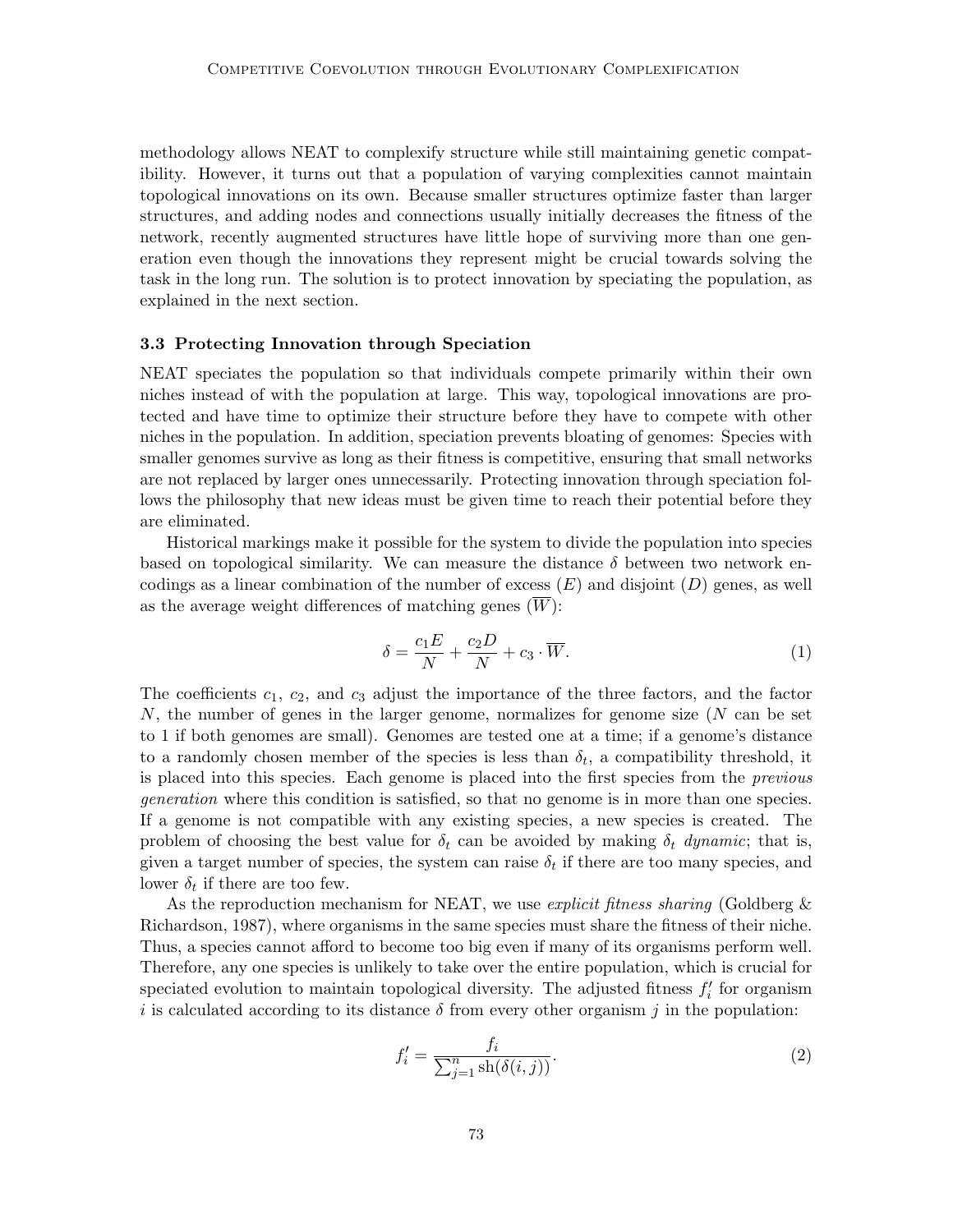The sharing function sh is set to 0 when distance  $\delta(i, j)$  is above the threshold  $\delta_i$ ; otherwise,  $\operatorname{sh}(\delta(i,j))$  is set to 1 (Spears, 1995). Thus,  $\sum_{j=1}^{n} \operatorname{sh}(\delta(i,j))$  reduces to the number of organisms in the same species as organism  $i$ . This reduction is natural since species are already clustered by compatibility using the threshold  $\delta_t$ . Every species is assigned a potentially different number of offspring in proportion to the sum of adjusted fitnesses  $f'_{i}$  of its member organisms. Species reproduce by first eliminating the lowest performing members from the population. The entire population is then replaced by the offspring of the remaining organisms in each species.

The net effect of speciating the population is that structural innovation is protected. The final goal of the system, then, is to perform the search for a solution as efficiently as possible. This goal is achieved through complexification from a simple starting structure, as detailed in the next section.

#### 3.4 Minimizing Dimensionality through Complexification

Unlike other systems that evolve network topologies and weights (Angeline, Saunders, & Pollack, 1993; Gruau, Whitley, & Pyeatt, 1996; Yao, 1999; Zhang & Muhlenbein, 1993), NEAT begins with a uniform population of simple networks with no hidden nodes, differing only in their initial random weights. Speciation protects new innovations, allowing topological diversity to be gradually introduced over evolution. Thus, because NEAT protects innovation using speciation, it can start in this manner, minimally, and grow new structure over generations.

New structure is introduced incrementally as structural mutations occur, and only those structures survive that are found to be useful through fitness evaluations. This way, NEAT searches through a minimal number of weight dimensions, significantly reducing the number of generations necessary to find a solution, and ensuring that networks become no more complex than necessary. This gradual production of increasingly complex structures constitutes complexification. In other words, NEAT searches for the optimal topology by incrementally complexifying existing structure.

In previous work, each of the three main components of NEAT (i.e. historical markings, speciation, and starting from minimal structure) were experimentally ablated in order to demonstrate how they contribute to performance (Stanley & Miikkulainen, 2002b,d). The ablation study demonstrated that all three components are interdependent and necessary to make NEAT work. In this paper, we further show how complexification establishes the arms race in competitive coevolution. The next section describes the experimental domain in which this result will be demonstrated.

#### 4. The Robot Duel Domain

Our hypothesis is that the complexification process outlined above allows discovering more sophisticated strategies, i.e. strategies that are more effective, flexible, and general, and include more components and variations than do strategies obtained through search in a fixed space. To demonstrate this effect, we need a domain where it is possible to develop a wide range increasingly sophisticated strategies, and where sophistication can be readily measured. A coevolution domain is particularly appropriate because a sustained arms race should lead to increasing sophistication.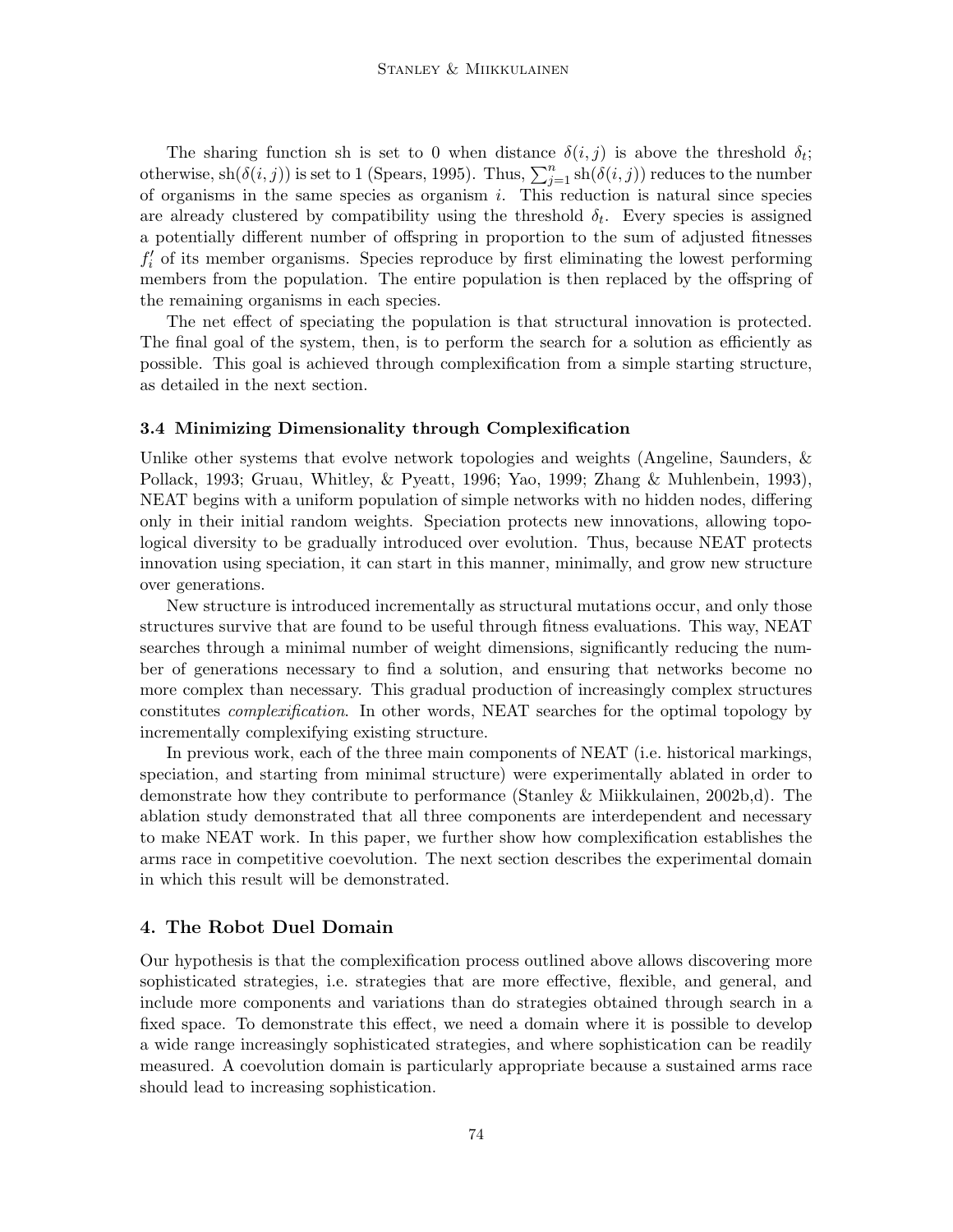In choosing the domain, it is difficult to strike a balance between being able to evolve complex strategies and being able to analyze and understand them. Pursuit and evasion tasks have been utilized for this purpose in the past (Gomez & Miikkulainen, 1997; Jim & Giles, 2000; Miller & Cliff, 1994; Reggia, Schulz, Wilkinson, & Uriagereka, 2001; Sims, 1994), and can serve as a benchmark domain for complexifying coevolution as well. While past experiments evolved either a predator or a prey, an interesting coevolution task can be established if the agents are instead equal and engaged in a duel. To win, an agent must develop a strategy that outwits that of its opponent, utilizing structure in the environment.

In this paper we introduce such a duel domain, in which two simulated robots try to overpower each other (Figure 5). The two robots begin on opposite sides of a rectangular room facing away from each other. As the robots move, they lose energy in proportion to the amount of force they apply to their wheels. Although the robots never run out of energy (they are given enough to survive the entire competition), the robot with higher energy wins when it collides with its competitor. In addition, each robot has a sensor indicating the difference in energy between itself and the other robot. To keep their energies high, the robots can consume food items, arranged in a symmetrical pattern in the room.

The robot duel task supports a broad range of sophisticated strategies that are easy to observe and interpret. The competitors must become proficient at foraging, prey capture, and escaping predators. In addition, they must be able to quickly switch from one behavior to another. The task is well-suited to competitive coevolution because naive strategies such as forage-then-attack can be complexified into more sophisticated strategies such as luring the opponent to waste its energy before attacking.

The simulated robots are similar to Kheperas (Mondada et al. 1993; Figure 6). Each has two wheels controlled by separate motors. Five rangefinder sensors can sense food and another five can sense the other robot. Finally, each robot has an energy-difference sensor, and a single wall sensor.

The robots are controlled with neural networks evolved with NEAT. The networks receive all of the robot sensors as inputs, as well as a constant bias that NEAT can use to change the activation thresholds of neurons. They produce three motor outputs: Two to encode rotation either right or left, and a third to indicate forward motion power. These three values are then translated into forces to be applied to the left and right wheels of the robot.

The state  $s_t$  of the world at time t is defined by the positions of the robots and food, the energy levels of the robots, and the internal states (i.e. neural activation) of the robots' neural networks, including sensors, outputs, and hidden nodes. The subsequent state  $s_{t+1}$ is determined by the outputs of the robots' neural network controllers, computed from the inputs (i.e. sensor values) in  $s_t$  in one step of propagation through the network. The robots change their position in  $s_{t+1}$  according to their neural network outputs as follows. The change in direction of motion is proportional to the difference between the left and right motor outputs. The robot drives forward a distance proportional to the forward output on a continuous board of size 600 by 600. The robot first makes half its turn, then moves forward, then completes the second half of its turn, so that the turning and forward motions are effectively combined. If the robot encounters food, it receives an energy boost, and the food disappears from the world. The loss of energy due to movement is computed as the sum of the turn angle and the forward motion, so that even turning in place takes energy. If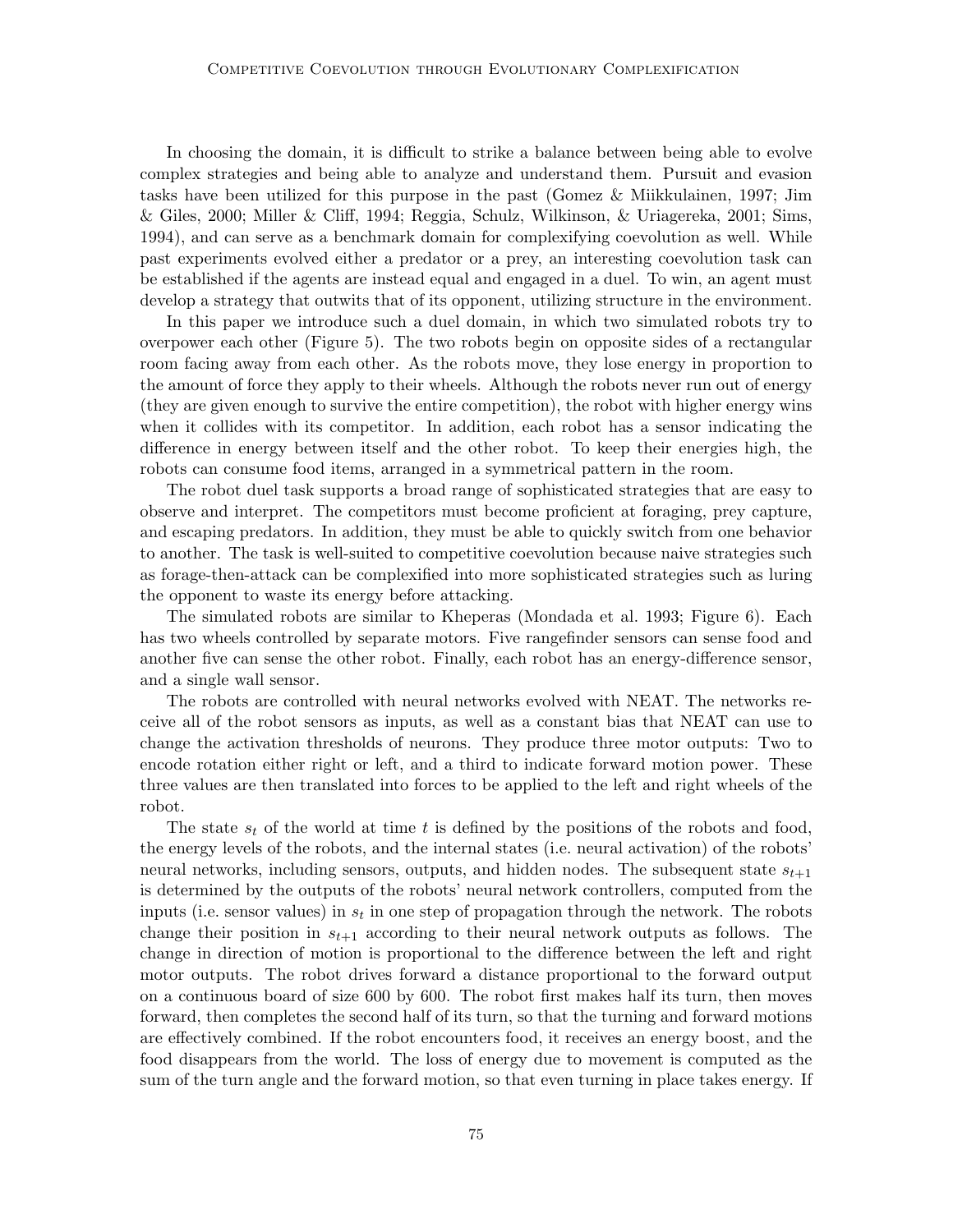

Figure 5: The Robot Duel Domain. The robots begin on opposite sides of the board facing away from each other as shown by the arrows pointing away from their centers. The concentric circles around each robot represent the separate rings of opponent sensors and food sensors available to each robot. Each ring contains five sensors. The robots lose energy when they move around, and gain energy by consuming food (shown as small sandwiches). The food is always placed in the depicted horizontally symmetrical pattern around the middle of the board. The objective is to attain a higher level of energy than the opponent, and then collide with it. Because of the complex interaction between foraging, pursuit, and evasion behaviors, the domain allows for a broad range of strategies of varying sophistication. Animated demos of such evolved strategies are available at www.cs.utexas.edu/users/nn/pages/research/neatdemo.html.

the robots are within a distance of 20, a collision occurs and the robot with a higher energy wins (see Appendix B for the exact parameter values used).

Since the observed state  $o_t$  taken by the sensors does not include the internal state of the opponent robot, the robot duel is a partially-observable Markov decision process (POMDP). Since the next observed state  $o_{t+1}$  depends on the decision of the opponent, it is necessary for robots to learn to predict what the opponent is likely to do, based on their past behavior, and also based on what is reasonable behavior in general. For example, it is reasonable to assume that if the opponent robot is quickly approaching and has higher energy, it is probably trying to collide. Because an important and complex portion of s is not observable, memory, and hence recurrent connections, are crucial for success.

This complex robot-control domain allows competitive coevolution to evolve increasingly sophisticated and complex strategies, and can be used to understand complexification, as will be described next.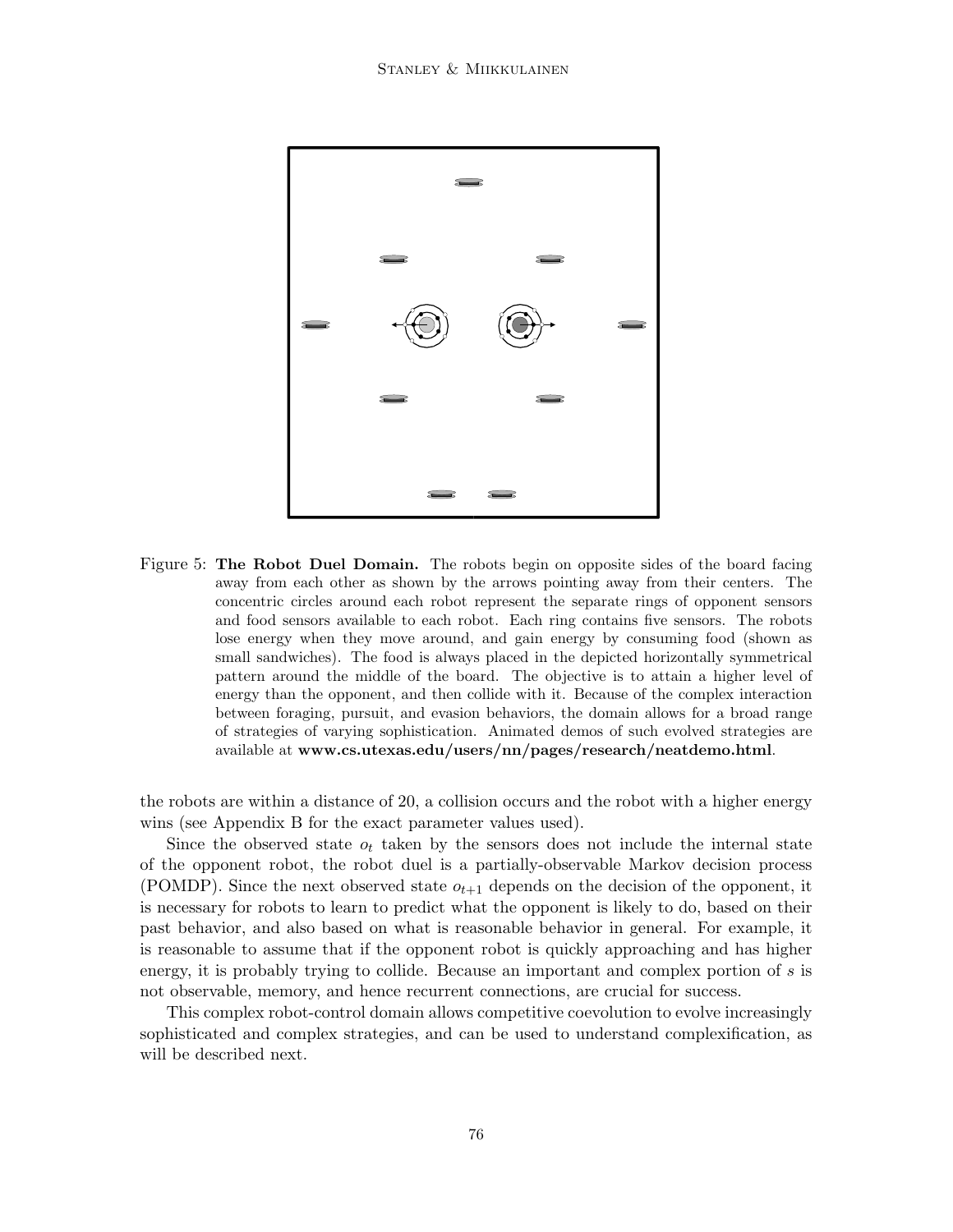

Figure 6: Robot Neural Networks. Five food sensors and five robot sensors detect the presence of objects around the robot. A single wall sensor indicates proximity to walls, and the energy difference sensor tells the robot how its energy level differs from that of its opponent. This difference is important because the robot with lower energy loses if the robots collide. The three motor outputs are mapped to forces that control the left and the right wheel.

### 5. Experiments

In order to demonstrate how complexification enhances performance, we ran thirty-three 500-generation runs of coevolution in the robot duel domain. Thirteen of these runs were based on the full NEAT method. Complexification was turned off in the remaining 20 runs (although networks were still speciated based on weight differences), in order to see how complexification contributes evolving sophisticated strategies. The competitive coevolution setup is described first, followed by an overview of the dominance tournament method for monitoring progress.

#### 5.1 Competitive Coevolution Setup

The robot duel domain supports highly sophisticated strategies. Thus, the question in such a domain is whether *continual coevolution* will take place, i.e. whether increasingly sophisticated strategies will appear over the course of evolution. The experiment has to be set up carefully for this process to emerge, and to be able to identify it when it does.

In competitive coevolution, every network should play a sufficient number of games to establish a good measure of fitness. To encourage interesting and sophisticated strategies, networks should play a diverse and high quality sample of possible opponents. One way to accomplish this goal is to evolve two separate populations. In each generation, each population is evaluated against an intelligently chosen sample of networks from the other population. The population currently being evaluated is called the host population, and the population from which opponents are chosen is called the *parasite* population (Rosin  $\&$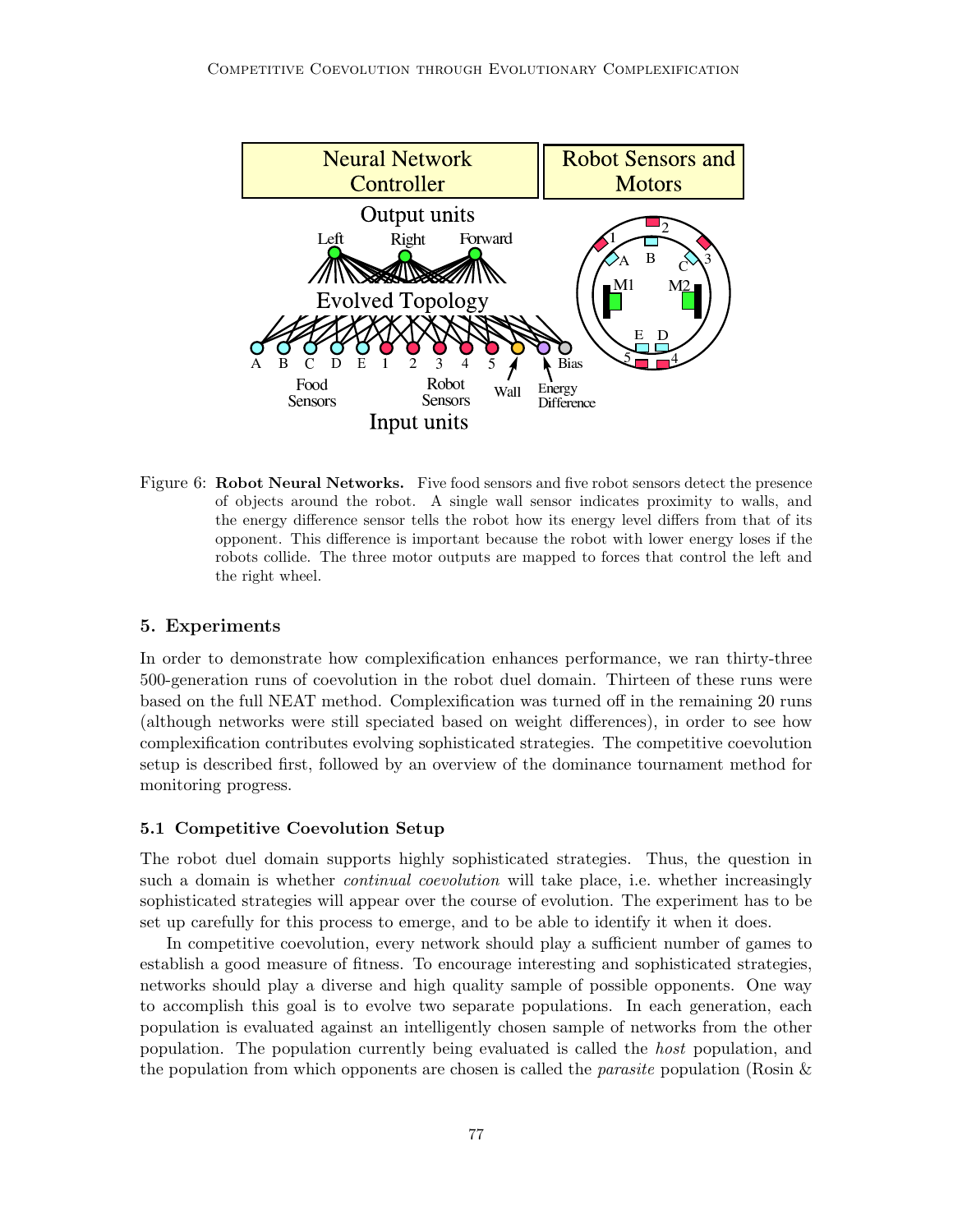Belew, 1997). The parasites are chosen for their quality and diversity, making host/parasite evolution more efficient and more reliable than one based on random or round robin tournament.

In the experiment, a single fitness evaluation included two competitions, one for the east and one for the west starting position. That way, networks needed to implement general strategies for winning, independent of their starting positions. Host networks received a single fitness point for each win, and no points for losing. If a competition lasted 750 time steps with no winner, the host received zero points.

In selecting the parasites for fitness evaluation, good use can be made of the speciation and fitness sharing that already occur in NEAT. Each host was evaluated against the four highest species' champions. They are good opponents because they are the best of the best species, and they are guaranteed to be diverse because their distance must exceed the threshold  $\delta_t$  (section 3.3). Another eight opponents were chosen randomly from a Hall of Fame composed of all generation champions (Rosin & Belew, 1997). The Hall of Fame ensures that existing abilities need to be maintained to obtain a high fitness. Each network was evaluated in 24 games (i.e. 12 opponents, 2 games each), which was found to be effective experimentally. Together speciation, fitness sharing, and Hall of Fame comprise an effective competitive coevolution methodology.

It should be noted that complexification does not depend on the particular coevolution methodology. For example Pareto coevolution (Ficici & Pollack, 2001; Noble & Watson, 2001) could have been used as well, and the advantages of complexification would be the same. However, Pareto coevolution requires every member of one population to play every member of the other, and the running time in this domain would have been prohibitively long.

In order to interpret experimental results, a method is needed for analyzing progress in competitive coevolution. The next section describes such a method.

#### 5.2 Monitoring Progress in Competitive Coevolution

A competitive coevolution run returns a record of every generation champion from both populations. The question is, how can a sequence of increasingly sophisticated strategies be identified in this data, if one exists? This section describes the dominance tournament method for monitoring progress in competitive coevolution (Stanley & Miikkulainen, 2002a) that allows us to do that.

First we need a method for performing individual comparisons, i.e. whether one strategy is better than another. Because the board configurations can vary between games, champion networks were compared on 144 different food configurations from each side of the board, giving 288 total games for each comparison. The food configurations included the same 9 symmetrical food positions used during training, plus an additional 2 food items, which were placed in one of 12 different positions on the east and west halves of the board. Some starting food positions give an initial advantage to one robot or another, depending on how close they are to the robots' starting positions. Thus, the one who wins the majority of the 288 total games has demonstrated its superiority in many different scenarios, including those beginning with a disadvantage. We say that network  $a$  is superior to network  $b$  if  $a$ wins more games than b out of the 288 total games.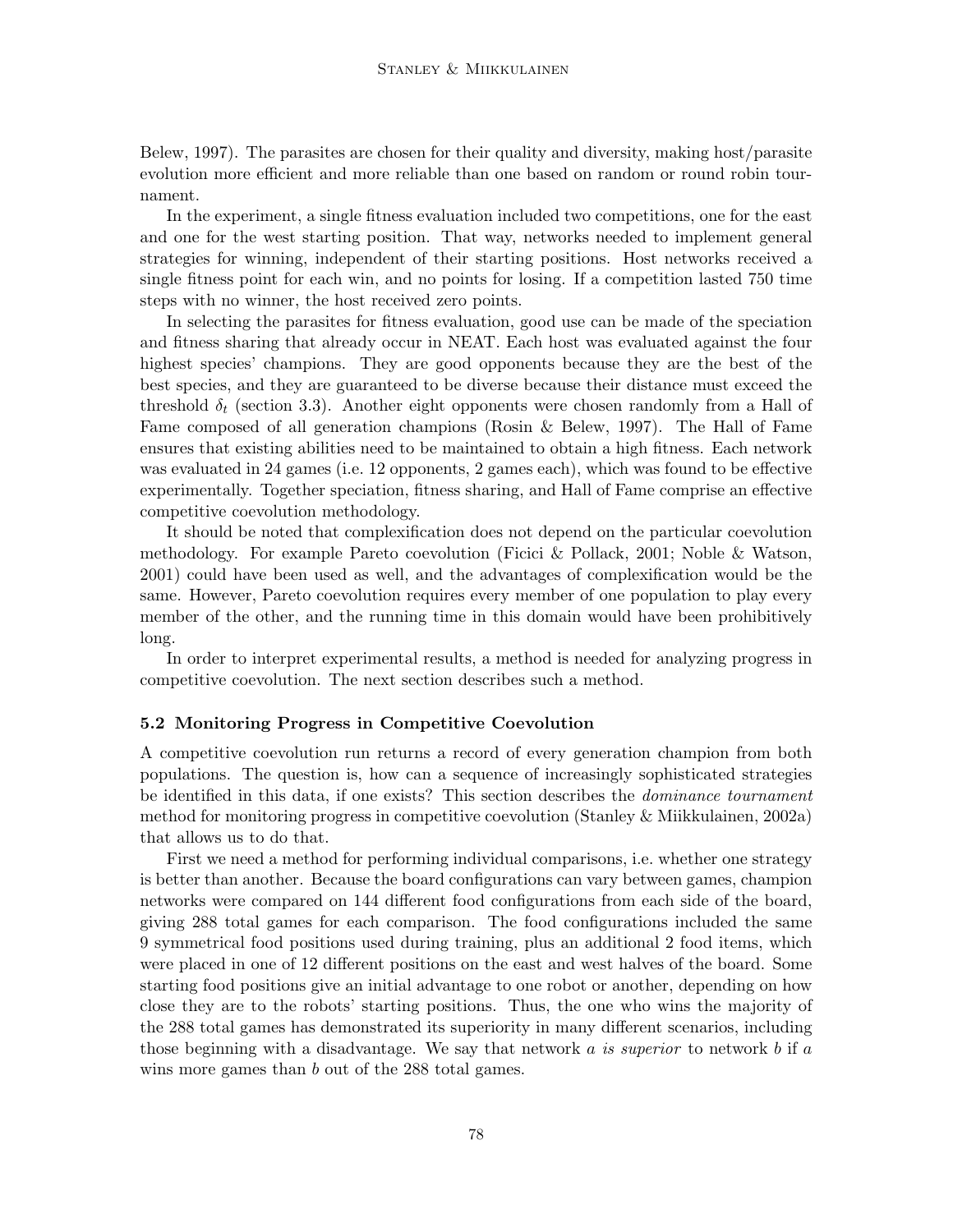Given this definition of superiority, progress can be tracked. The obvious way to do it is to compare each network to others throughout evolution, finding out whether later strategies can beat more opponents than earlier strategies. For example, Floreano & Nolfi (1997) used a measure called master tournament, in which the champion of each generation is compared to all other generation champions. Unfortunately, such methods are impractical in a timeintensive domain such as the robot duel competition. Moreover, the master tournament only counts how many strategies can be defeated by each generation champion, without identifying which ones. Thus, it can fail to detect cases where strategies that defeat fewer previous champions are actually superior in a direct comparison. For example, if strategy A defeats 499 out of 500 opponents, and  $B$  defeats 498, the master tournament will designate A as superior to B even if B defeats A in a direct comparison. In order to decisively track strategic innovation, we need to identify dominant strategies, i.e. those that defeat all previous dominant strategies. This way, we can make sure that evolution proceeds by developing a progression of strictly more powerful strategies, instead of e.g. switching between alternative ones.

The dominance tournament method of tracking progress in competitive coevolution meets this goal (Stanley & Miikkulainen, 2002a). Let a generation champion be the winner of a 288 game comparison between the host and parasite champions of a single generation. Let  $d_i$  be the jth dominant strategy to appear over evolution. Dominance is defined recursively starting from the first generation and progressing to the last:

- The first dominant strategy  $d_1$  is the generation champion of the first generation;
- dominant strategy  $d_j$ , where  $j > 1$ , is a generation champion such that for all  $i < j$ ,  $d_i$  is superior to  $d_i$  (i.e. wins the 288 game comparison with it).

This strict definition of dominance prohibits circularities. For example,  $d_4$  must be superior to strategies  $d_1$  through  $d_3$ ,  $d_3$  superior to both  $d_1$  and  $d_2$ , and  $d_2$  superior to  $d_1$ . We call  $d_n$  the nth dominant strategy of the run. If a network c exists that, for example, defeats  $d_4$  but loses to  $d_3$ , making the superiority circular, it would not satisfy the second condition and would not be entered into the dominance hierarchy.

The entire process of deriving a dominance hierarchy from a population is a *dominance* tournament, where competitors play all previous dominant strategies until they either lose a 288 game comparison, or win every comparison to previous dominant strategies, thereby becoming a new dominant strategy. Dominance tournament allows us to identify a sequence of increasingly more sophisticated strategies. It also requires significantly fewer comparisons than the master tournament (Stanley & Miikkulainen, 2002a).

Armed with the appropriate coevolution methodology and a measure of success, we can now ask the question: Does the complexification result in more successful competitive coevolution?

### 6. Results

Each of the 33 evolution runs took between 5 and 10 days on a 1GHz Pentium III processor, depending on the progress of evolution and sizes of the networks involved. The NEAT algorithm itself used less than 1% of this computation: Most of the time was spent in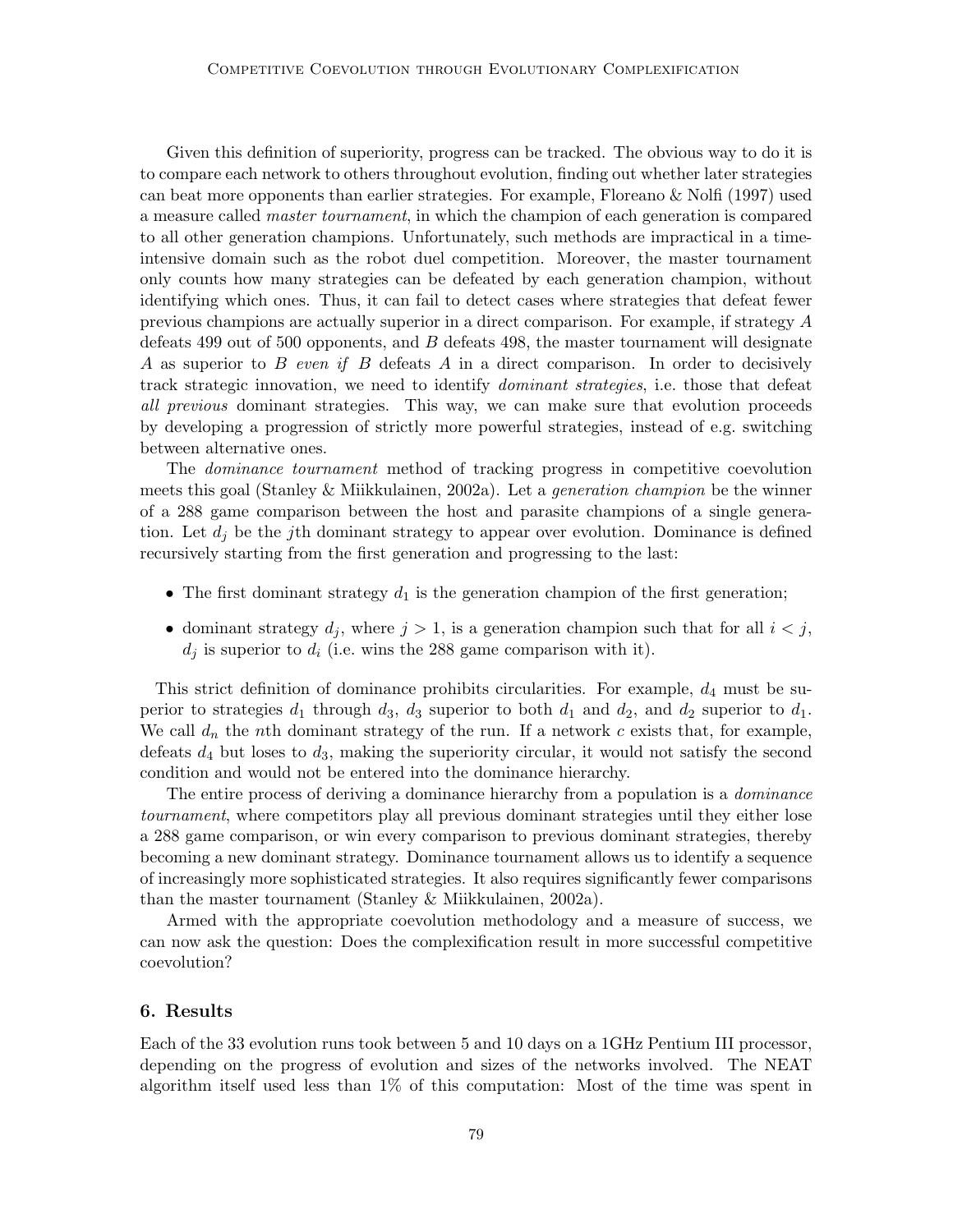

Figure 7: Complexification of connections and nodes over generations. The hashed lines depict the average number of connections and the average number of hidden nodes in the highest dominant network in each generation. Averages are taken over 13 complexifying runs. A hash mark appears every generation in which a new dominant strategy emerged in at least one of the 13 runs. The graphs show that as dominance increases, so does complexity. The differences between the average final and first dominant strategies are statistically significant for both connections and nodes  $(p < 0.001)$ . For comparison the dashed lines depict the sizes of the average smallest and largest networks in the entire population over five runs where the fitness is assigned randomly. These bounds show that the increase in complexity is not inevitable; both very simple and very complex species exist in the population throughout the run. When the dominant networks complexify, they do so because it is beneficial.

evaluating networks in the robot duel task. Evolution of fully-connected topologies took about 90% longer than structure-growing NEAT because larger networks take longer to evaluate.

In order to analyze the results, we define *complexity* as the number of nodes and connections in a network: The more nodes and connections there are in the network, the more complex behavior it can potentially implement. The results were analyzed to answer three questions: (1) As evolution progresses does it also continually complexify? (2) Does such complexification lead to more sophisticated strategies? (3) Does complexification allow better strategies to be discovered than does evolving fixed-topology networks? Each question is answered in turn below.

#### 6.1 Evolution of Complexity

NEAT was run thirteen times, each time from a different seed, to verify that the results were consistent. The highest levels of dominance achieved were 17, 14, 17, 16, 16, 18, 19, 15, 17, 12, 12, 11, and 13, averaging at 15.15 (sd = 2.54).

At each generation where the dominance level increased in at least one of the thirteen runs, we averaged the number of connections and number of nodes in the current dominant strategy across all runs (Figure 7). Thus, the graphs represent a total of 197 dominance transitions spread over 500 generations. The rise in complexity is dramatic, with the average number of connections tripling and the average number of hidden nodes rising from 0 to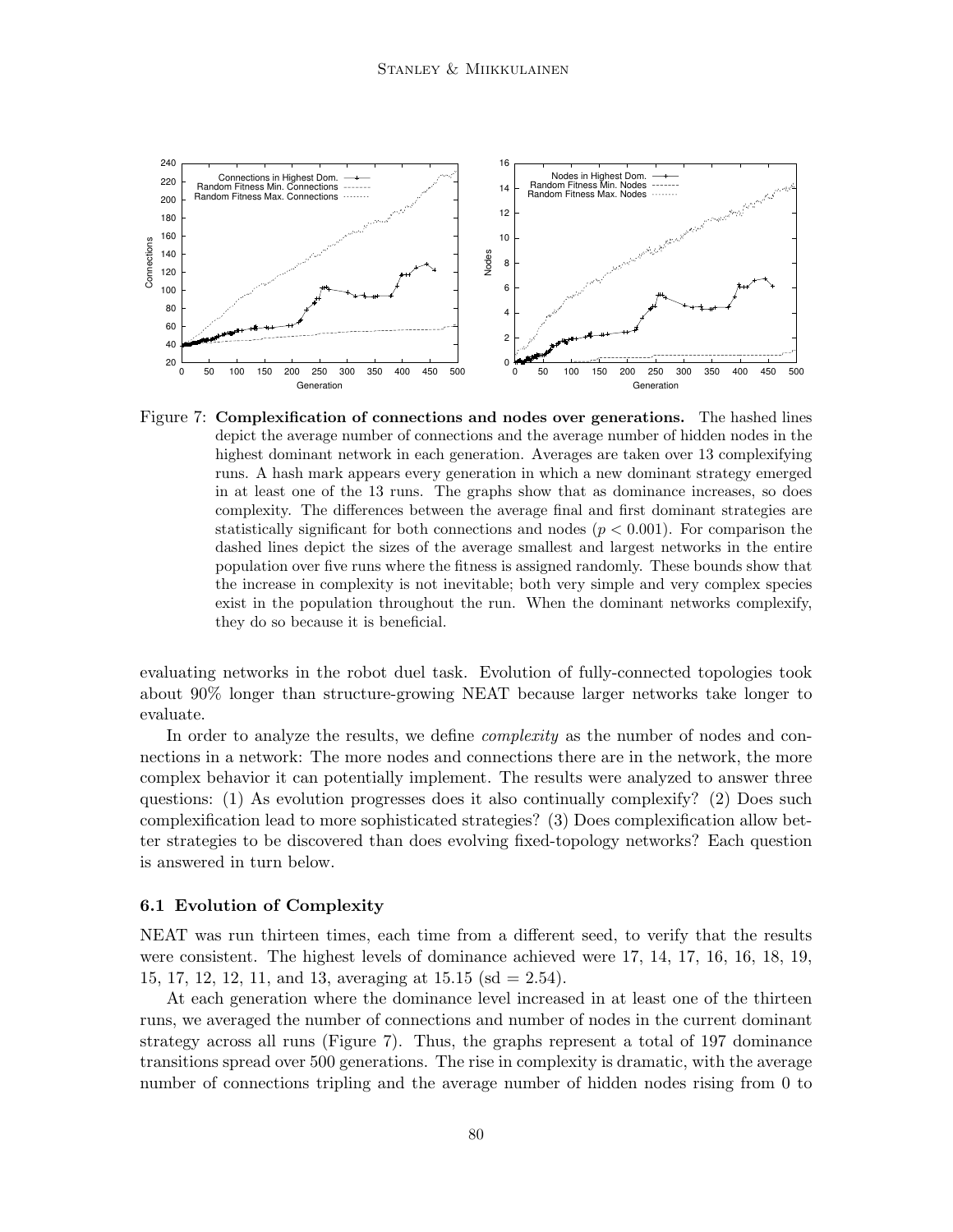almost six. In a smooth trend over the first 200 generations, the number of connections in the dominant strategy grows by 50%. During this early period, dominance transitions occur frequently (fewer prior strategies need to be beaten to achieve dominance). Over the next 300 generations, dominance transitions become more sparse, although they continue to occur.

Between the 200th and 500th generations a stepped pattern emerges: The complexity first rises dramatically, then settles, then abruptly increases again (This pattern is even more marked in individual complexifying runs; the averaging done in Figure 7 smooths it out somewhat). The cause for this pattern is speciation. While one species is adding a large amount of structure, other species are optimizing the weights of less complex networks. Initially, added complexity leads to better performance, but subsequent optimization takes longer in the new higher-dimensional space. Meanwhile, species with smaller topologies have a chance to temporarily catch up through optimizing their weights. Ultimately, however, more complex structures eventually win, since higher complexity is necessary for continued innovation.

Thus, there are two underlying forces of progress: The building of new structures, and the continual optimization of prior structures in the background. The product of these two trends is a gradual stepped progression towards increasing complexity.

An important question is: Because NEAT searches by adding structure only, not by removing it, does the complexity always increase whether it helps in finding good solutions or not? To demonstrate that NEAT indeed prefers simple solutions and complexifies only when it is useful, we ran five complexifying evolution runs with fitness assigned randomly (i.e. the winner of each game was chosen at random). As expected, NEAT kept a wide range of networks in its population, from very simple to highly complex (Figure 7). That is, the dominant networks did not *have to* become more complex; they only did so because it was beneficial. Not only is the minimum complexity in the random-fitness population much lower than that of the dominant strategies, but the maximum complexity is significantly greater. Thus, evolution complexifies sparingly, only when the complex species holds its own in comparison with the simpler ones.

#### 6.2 Sophistication through Complexification

To see how complexification contributes to evolution, let us observe how a sample dominant strategy develops over time. While many complex networks evolved in the experiments, we follow the species that produced the winning network  $d_{17}$  in the third run because its progress is rather typical and easy to understand. Let us use  $S_k$  for the best network in species S at generation k, and  $h_l$  for the lth hidden node to arise from a structural mutation over the course of evolution. We will track both strategic and structural innovations in order to see how they correlate. Let us begin with  $S_{100}$  (Figure 8a), when S had a mature zerohidden-node strategy:

•  $S_{100}$ 's main strategy was to follow the opponent, putting it in a position where it might by chance collide with its opponent when its energy is up. However,  $S_{100}$  followed the opponent even when the opponent had more energy, leaving  $S_{100}$  vulnerable to attack.  $S<sub>100</sub>$  did not clearly switch roles between foraging and chasing the enemy, causing it to miss opportunities to gather food.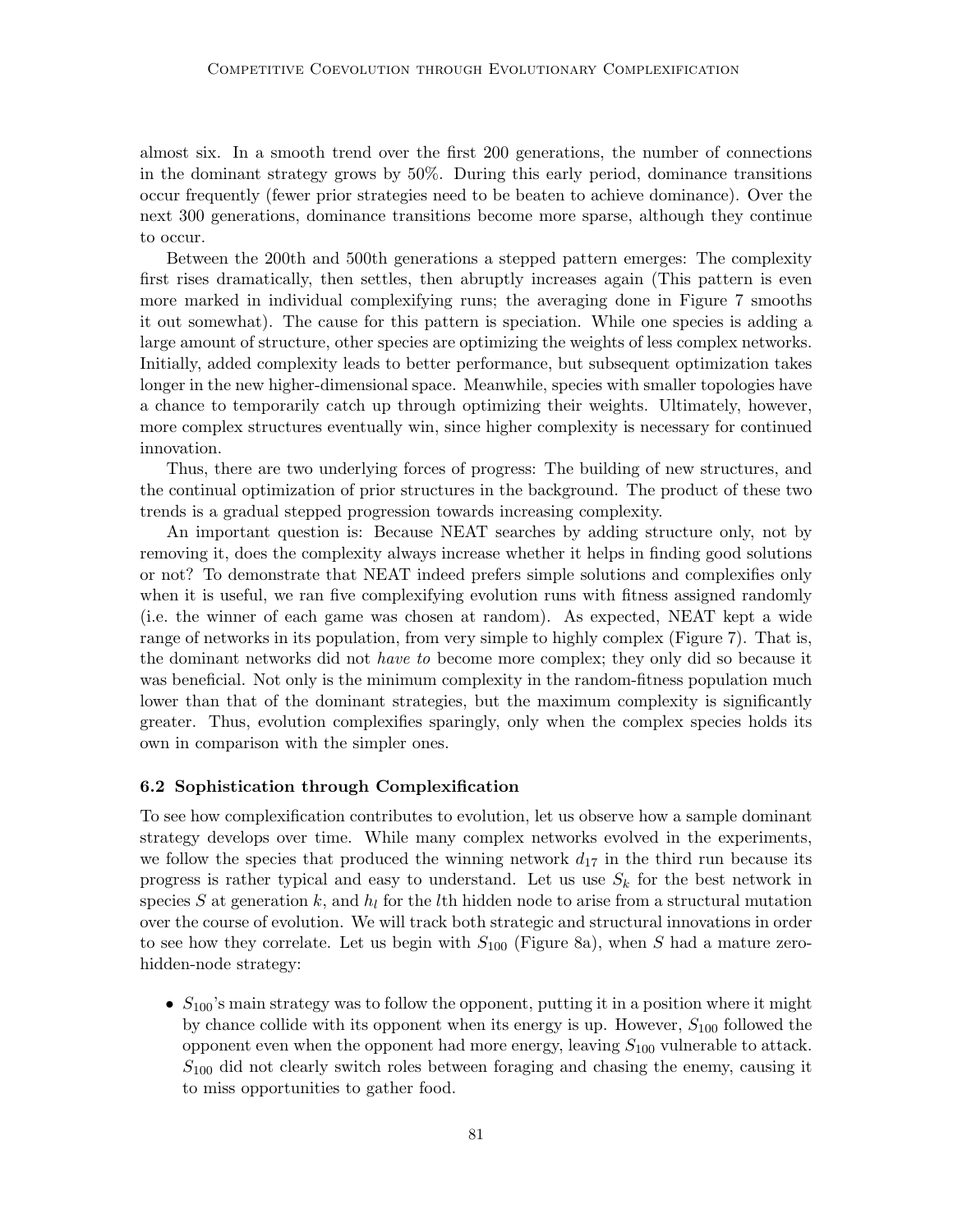

Figure 8: Complexification of a Winning Species. The best networks in the same species are depicted at landmark generations. Nodes are depicted as squares beside their node numbers, and line thickness represents the strength of connections. Over time, the networks became more complex and gained skills. (a) The champion from generation 10 had no hidden nodes. (b) The addition of  $h_{22}$  and its respective connections gave new abilities. (c) The appearance of  $h_{172}$  refined existing behaviors.

- $S_{200}$ . During the next 100 generations, S evolved a resting strategy, which it used when it had significantly lower energy than its opponent. In such a situation, the robot stopped moving, while the other robot wasted energy running around. By the time the opponent got close, its energy was often low enough to be attacked. The resting strategy is an example of improvement that can take place without complexification: It involved increasing the inhibition from the energy difference sensor, thereby slightly modifying intensity of an existing behavior.
- In  $S_{267}$  (Figure 8b), a new hidden node,  $h_{22}$ , appeared. This node arrived through an interspecies mating, and had been optimized for several generations already. Node  $h_{22}$  gave the robot the ability to change its behavior at once into an all-out attack. Because of this new skill,  $S_{267}$  no longer needed to follow the enemy closely at all times, allowing it to collect more food. By implementing this new strategy through a new node, it was possible not to interfere with the already existing resting strategy, so that S now switched roles between resting when at a disadvantage to attacking when high on energy. Thus, the new structure resulted in strategic elaboration.
- In  $S_{315}$  (Figure 8c), another new hidden node,  $h_{172}$ , split a link between an input sensor and  $h_{22}$ . Replacing a direct connection with a sigmoid function greatly improved  $S_{315}$ 's ability to attack at appropriate times, leading to very accurate role switching between attacking and foraging.  $S_{315}$  would try to follow the opponent from afar focusing on resting and foraging, and only zoom in for attack when victory was certain. This final structural addition shows how new structure can improve the accuracy and timing of existing behaviors.

The analysis above shows that in some cases, weight optimization alone can produce improved strategies. However, when those strategies need to be extended, adding new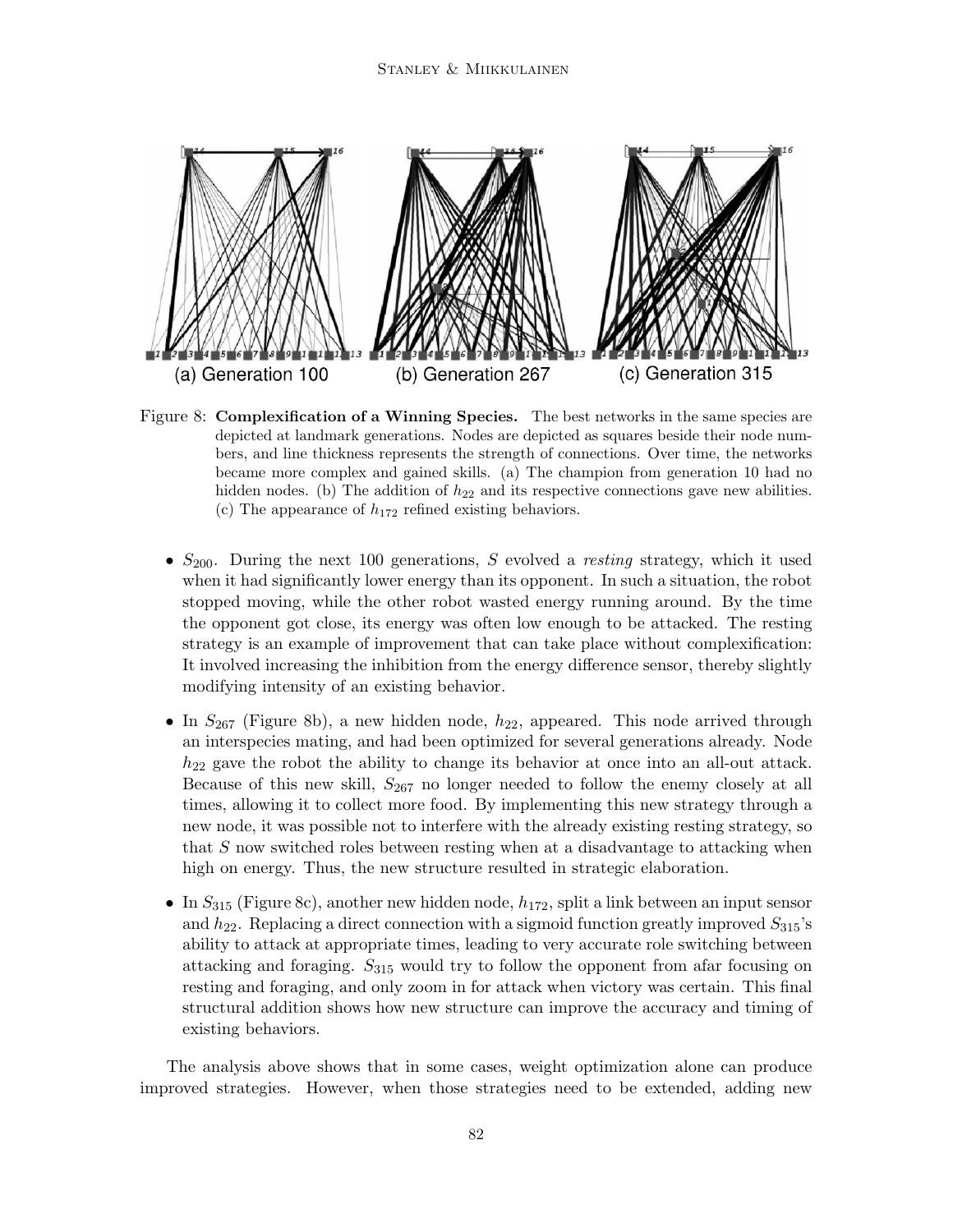

Figure 9: Sophisticated Endgame. Robot  $S_{313}$  dashes for the last piece of food while  $S_{210}$ is still collecting the second-to-last piece. Although it appeared that  $S_{313}$  would lose because  $S_{210}$  got the second-to-last piece, (gray arrow), it turns out that  $S_{210}$  ends with a disadvantage. It has no chance to get to the last piece of food before  $S_{313}$ , and  $S_{313}$ has been saving energy while  $S_{210}$  wasted energy traveling long distances. This way, sophisticated strategies evolve through complexification, combining multiple objectives, and utilizing weaknesses in the opponent's strategy.

structure allows the new behaviors to coexist with old strategies. Also, in some cases it is necessary to add complexity to make the timing or execution of the behavior more accurate. These results show how complexification can be utilized to produce increasing sophistication.

In order to illustrate the level of sophistication achieved in this process, we conclude this section by describing the competition between two sophisticated strategies,  $S_{210}$  and  $S_{313}$ , from another run of evolution. At the beginning of the competition,  $S_{210}$  and  $S_{313}$ collected most of the available food until their energy levels were about equal. Two pieces of food remained on the board in locations distant from both  $S_{210}$  and  $S_{313}$  (Figure 9). Because of the danger of colliding with similar energy levels, the obvious strategy is to rush for the last two pieces of food. In fact,  $S_{210}$  did exactly that, consuming the second-to-last piece, and then heading towards the last one. In contrast,  $S_{313}$  forfeited the race for the second-to-last piece, opting to sit still, even though its energy temporarily dropped below  $S_{210}$ 's. However,  $S_{313}$  was closer to the last piece and got there first. It received a boost of energy while  $S_{210}$  wasted its energy running the long distance from the second-to-last piece. Thus,  $S_{313}$ 's strategy ensured that it had more energy when they finally met. Robot  $S_{313}$ 's behavior was surprisingly deceptive, showing that high strategic sophistication had evolved. Similar waiting behavior was observed against several other opponents, and also evolved in several other runs, suggesting that it was a robust result.

This analysis of individual evolved behaviors shows that complexification indeed elaborates on existing strategies, and allows highly sophisticated behaviors to develop that balance multiple goals and utilize weaknesses in the opponent. The last question is whether complexification indeed is necessary to achieve these behaviors.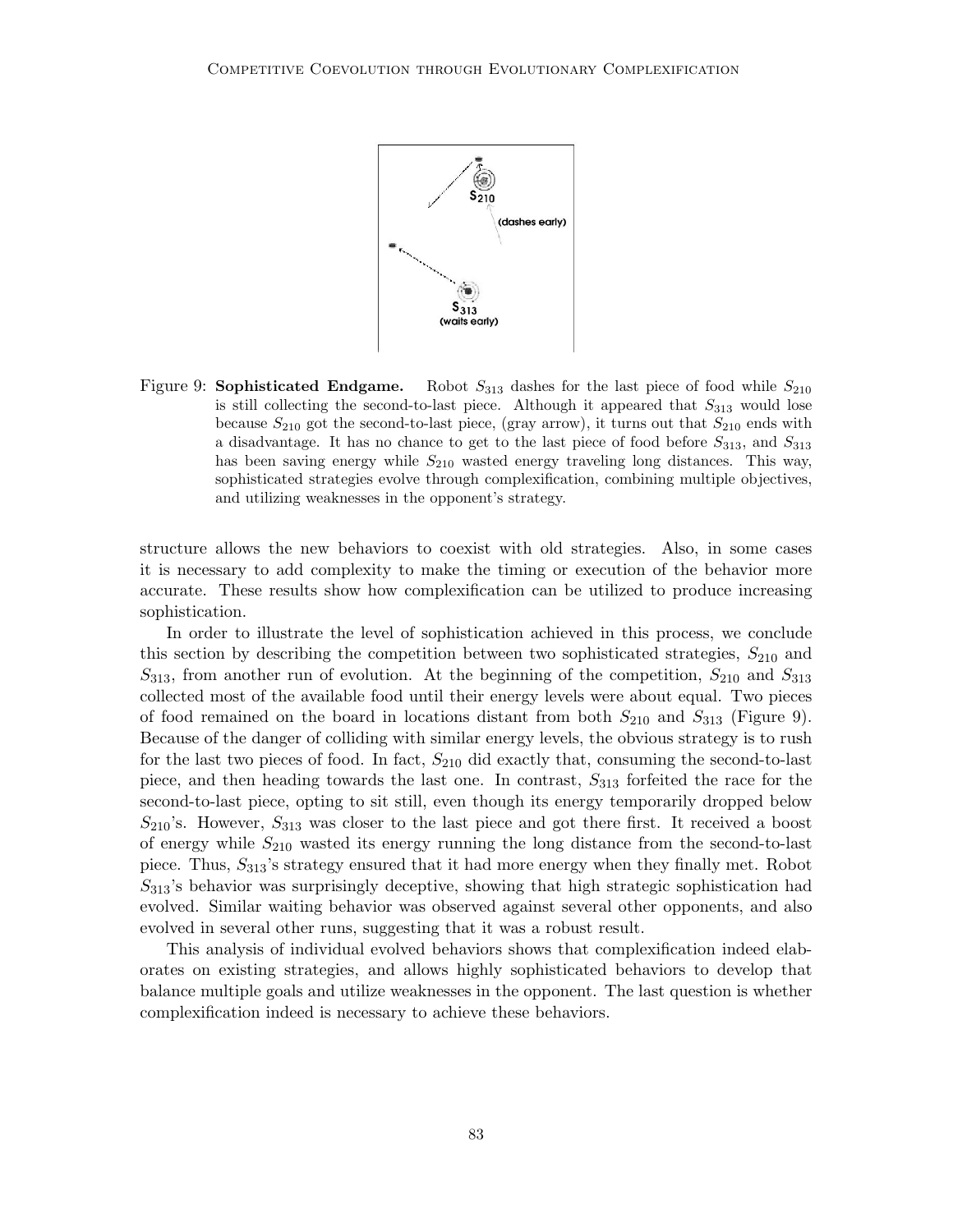#### 6.3 Complexification vs. Fixed-topology Evolution and Simplification

Complexifying coevolution was compared to two alternatives: standard coevolution in a fixed search space, and to simplifying coevolution from a complex starting point. Note that it is not possible to compare methods using the standard crossvalidation techniques because no external performance measure exists in this domain. However, the evolved neural networks can be compared *directly* by playing a duel. Thus, for example, a run of fixedtopology coevolution can be compared to a run of complexifying coevolution by playing the highest dominant strategy from the fixed-topology run against the entire dominance ranking of the complexifying run. The highest level strategy in the ranking that the fixed-topology strategy can defeat, normalized by the number of dominance levels, is a measure of its quality against the complexifying coevolution. For example, if a strategy can defeat up to and including the 13th dominant strategy out of 15, then its performance against that run is  $\frac{13}{15} = 86.7\%$ . By playing every fixed-topology champion, every simplifying coevolution champion, and every complexifying coevolution champion against the dominance ranking from every complexifying run and averaging, we can measure the relative performance of each of these methods.

In this section, we will first establish the baseline performance by playing complexifying coevolution runs against themselves and demonstrating that a comparison with dominance levels is a meaningful measure of performance. We will then compare complexification with fixed-topology coevolution of networks of different architectures, including fully-connected small networks, fully-connected large networks, and networks with an optimal structure as determined by complexifying coevolution. Third, we will compare the performance of complexification with that of simplifying coevolution.

#### 6.3.1 Complexifying Coevolution

The highest dominant strategy from each of the 13 complexifying runs played the entire dominance ranking from every other run. Their average performance scores were 87.9%, 83.8%, 91.9%, 79.4%, 91.9%, 99.6%, 99.4%, 99.5%, 81.8%, 96.2%, 90.6%, 96.9%, and 89.3%, with an overall average of  $91.4\%$  (sd=12.8%). Above all, this result shows that complexifying runs produce consistently good strategies: On average, the highest dominant strategies qualify for the top 10% of the other complexifying runs. The best runs were the sixth, seventh, and eighth, which were able to defeat almost the entire dominance ranking of every other run. The highest dominant network from the best run (99.6%) is shown in Figure 10.

In order to understand what it means for a network to be one or more dominance levels above another, Figure 11 shows how many more games the more dominant network can be expected to win on average over all its 288-game comparisons than the less dominant network. Even at the lowest difference (i.e. that of one dominance level), the more dominant network can be expected to win about 50 more games on average, showing that each difference in dominance level is important. The difference grows approximately linearly: A network 5 dominance levels higher will win 100 more games, while a network 10 levels higher will win 150 and 15 levels higher will win 200. These results suggest that dominance level comparisons indeed constitute a meaningful way to measure relative performance.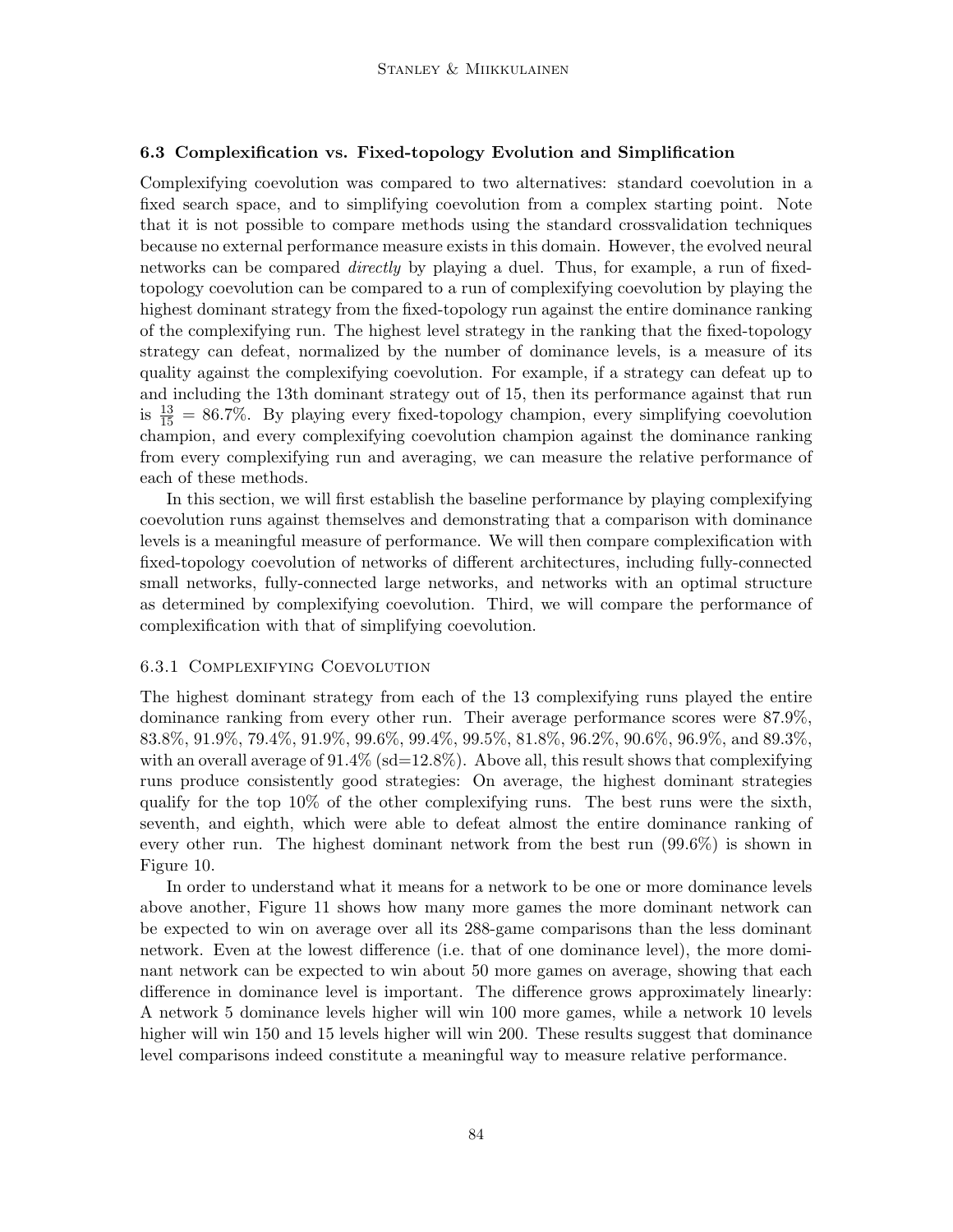

#### Figure 10: The Best Complexifying Network.

The highest dominant network from the sixth complexifying coevolution run was able to beat 99.6% of the dominance hierarchy of the other 12 runs. The network has 11 hidden units and 202 connections (plotted as in figure 8), making significant use of structure. While it still contains the basic direct connections, the strategy they represent has been elaborated by adding several new nodes and connections. For example, lateral and recurrent connections allow taking past events into account, resulting in more refined decisions. While such structures can be found reliably through complexification, it turns out difficult to discover them directly in the high dimensional space through fixed-topology evolution or through simplification.

### 6.3.2 Fixed-Topology Coevolution of Large Networks

In fixed-topology coevolution, the network architecture must be chosen by the experimenter. One sensible approach is to approximate the complexity of the best complexifying network. (Figure 10). This network included 11 hidden units and 202 connections, with both recurrent connections and direct connections from input to output. As an idealization of this structure, we used 10-hidden-unit fully recurrent networks with direct connections from inputs to outputs, with a total of 263 connections. A network of this type should be able to approximate the functionality of the most effective complexifying strategy. Fixed-topology coevolution runs exactly as complexifying coevolution in NEAT, except that no structural mutations can occur. In particular, the population is still speciated based on weight differences (i.e.  $\overline{W}$  from equation 1), using the usual speciation procedure.

Three runs of fixed-topology coevolution were performed with these networks, and their highest dominant strategies were compared to the entire dominance ranking of every complexifying run. Their average performances were 29.1%, 34.4%, and 57.8%, for an overall average of 40.4%. Compared to the 91.4% performance of complexifying coevolution, it is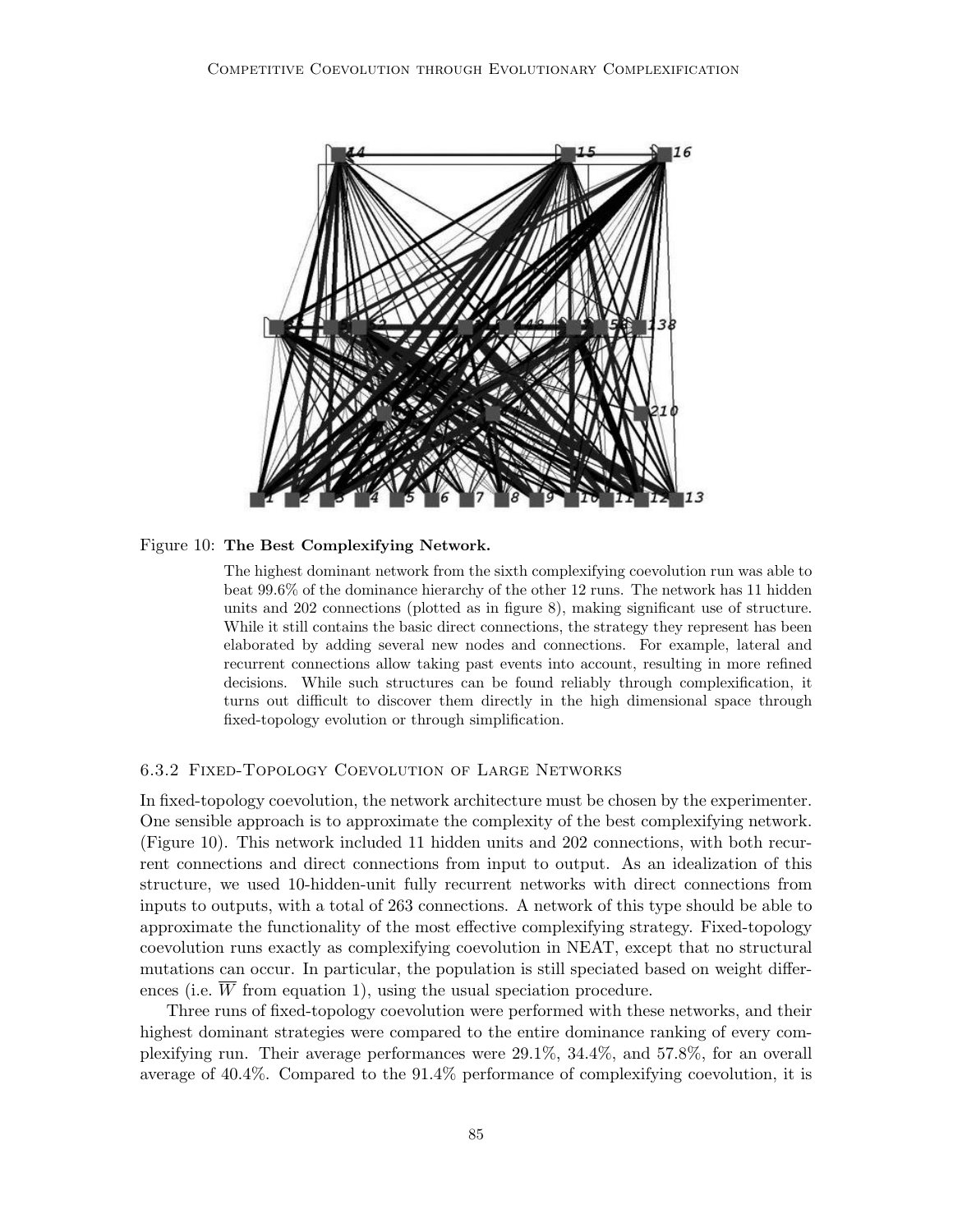

Figure 11: Interpreting Differences in Dominance Levels. The graph shows how many games in a 288-game comparison a more dominant network can be expected to win, averaged over all runs at all dominance levels of complexifying coevolution. For example, a network one level higher wins 50 more games out of 288. A larger difference in dominance levels translates to a larger difference in performance approximately linearly, suggesting that dominance levels can be used as a measure of performance when an absolute measure is not available.

clear that fixed-topology coevolution produced consistently inferior solutions. As a matter of fact, no fixed-topology run could defeat any of the highest dominant strategies from the 13 complexifying coevolution runs.

This difference in performance can be illustrated by computing the average generation of complexifying coevolution with the same performance as fixed-topology coevolution. This generation turns out to be  $24 \text{ (sd} = 8.8)$ . In other words, 500 generations of fixed-topology coevolution reach on average the same level of dominance as only 24 generations of complexifying coevolution! In effect, the progress of the entire fixed-topology coevolution run is compressed into the first few generations of complexifying coevolution (Figure 12).

### 6.3.3 Fixed-Topology Coevolution of Small Networks

One of the arguments for using complexifying coevolution is that starting the search directly in the space of the final solution may be intractable. This argument may explain why the attempt to evolve fixed-topology solutions at a high level of complexity failed. Thus, in the next experiment we aimed at reducing the search space by evolving fully-connected, fully-recurrent networks with a small number of hidden nodes as well as direct connections from inputs to outputs. After considerable experimentation, we found out that five hidden nodes (144 connections) was appropriate, allowing fixed-topology evolution to find the best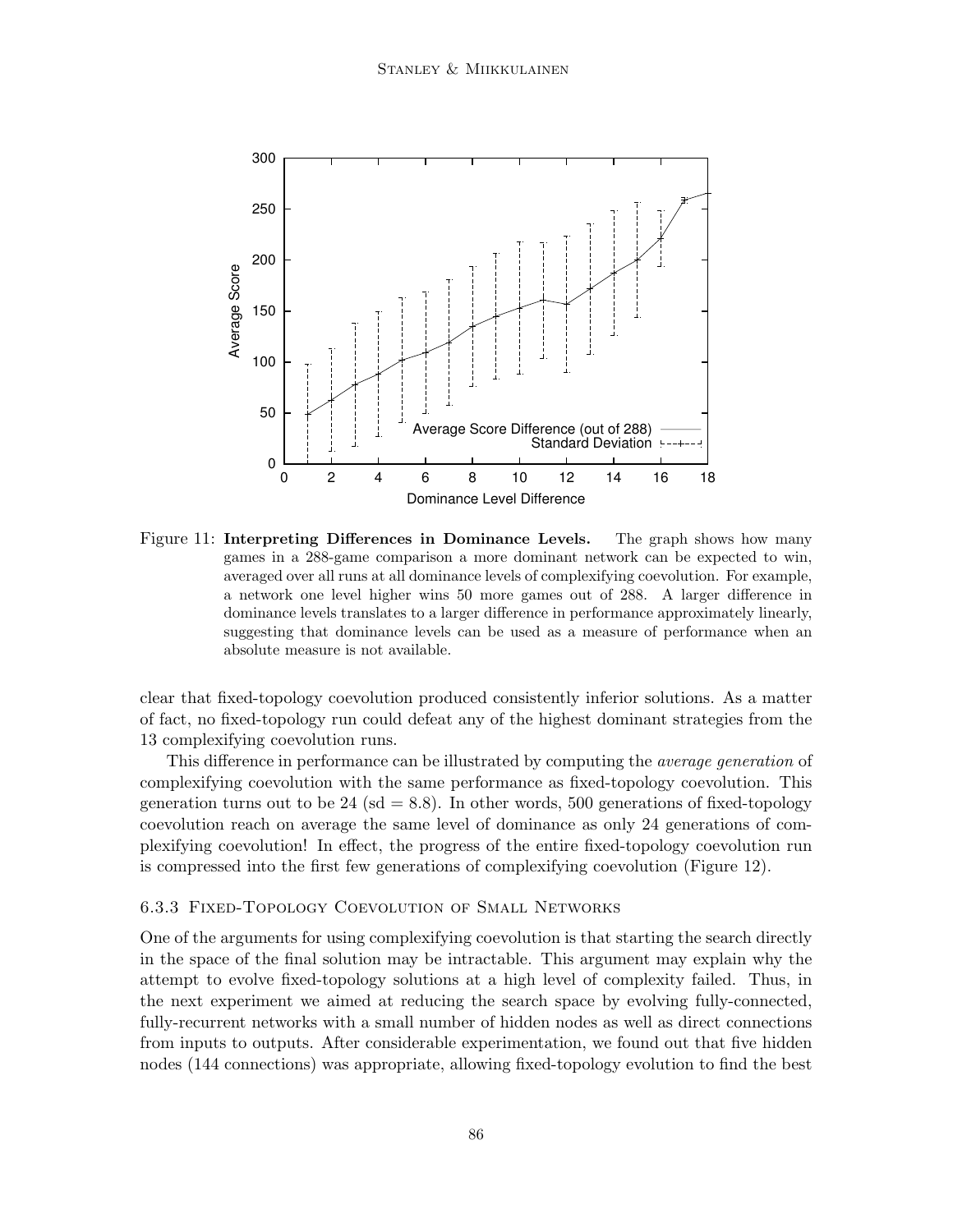

Figure 12: Comparing Typical Runs of Complexifying Coevolution and Fixed-Topology **Coevolution with Ten Hidden Units.** Dominance levels are charted on the  $y$ -axis and generations on the x-axis. A line appears at every generation where a new dominant strategy arose in each run. The height of the line represents the level of dominance. The arrow shows that the highest dominant strategy found in 10-hidden-unit fixed-topology evolution only performs as well as the 8th dominant strategy in the complexifying run, which was found in the 19th generation. (Average  $= 24$ , sd  $= 8.8$ ) In other words, only a few generations of complexifying coevolution are as effective as several hundred of fixed-topology evolution.

solutions it could. Five hidden nodes is also about the same number of hidden nodes as the highest dominant strategies had on average in the complexifying runs.

A total of seven runs were performed with the 5-hidden-node networks, with average performances of 70.7%, 85.5%, 66.1%, 87.3%, 80.8%, 88.8%, and 83.1%. The overall average was  $80.3\%$  (sd=18.4%), which is better but still significantly below the 91.4% performance of complexifying coevolution  $(p < 0.001)$ .

In particular, the two most effective complexifying runs were still never defeated by any of the fixed-topology runs. Also, because each dominance level is more difficult to achieve than the last, on average the fixed-topology evolution only reached the performance of the 159th complexifying generation  $(sd=72.0)$ . Thus, even in the best case, fixed-topology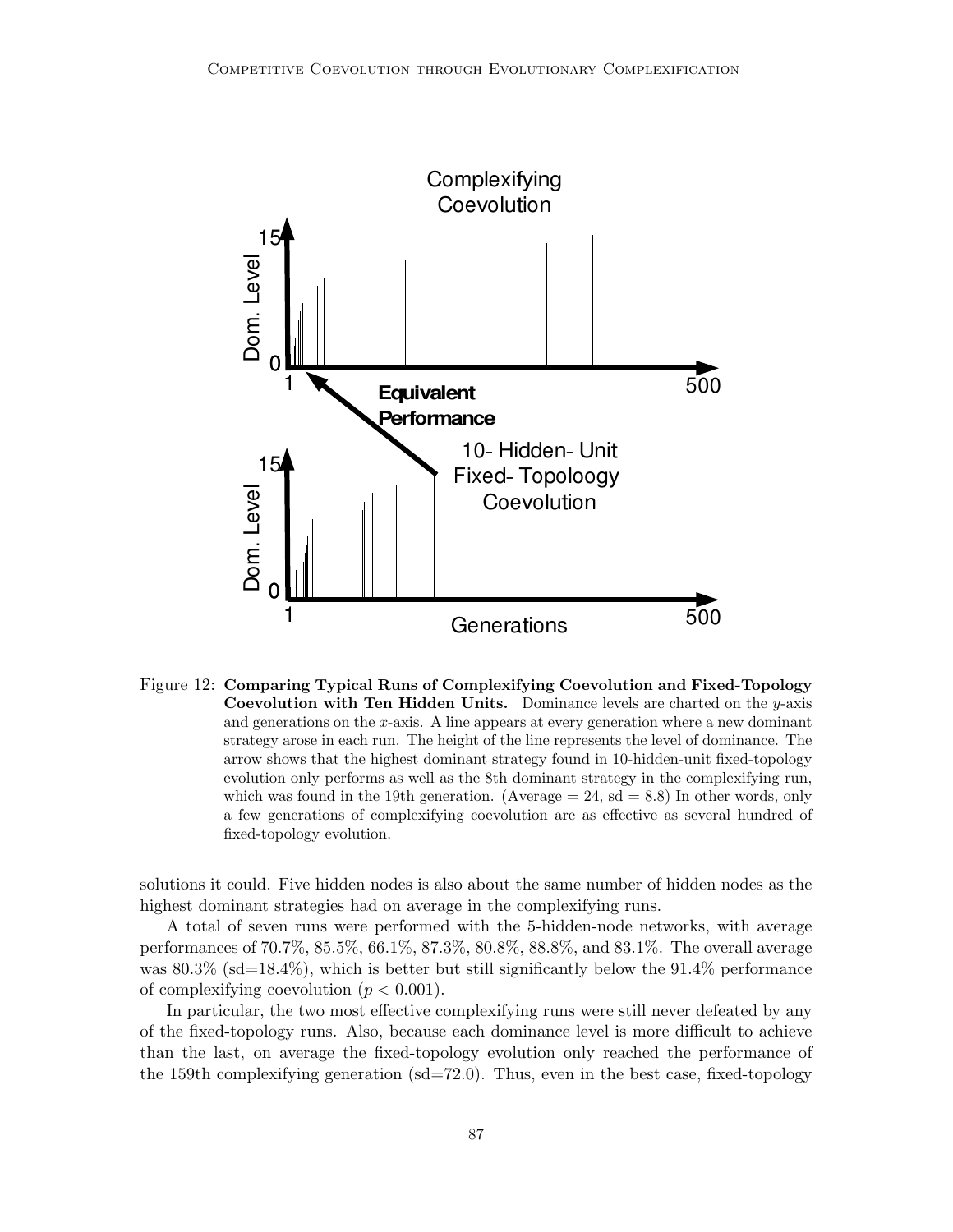

Figure 13: Comparing Typical Runs of Complexifying Coevolution and Fixed-Topology Coevolution with Five Hidden Units. As in figure 12, dominance levels are charted on the  $y$ -axis and generations on the  $x$ -axis, a line appears at every generation where a new dominant strategy arose in each run, and the height of the line represents the level of dominance. The arrow shows that the highest dominant strategy found in the 5-hidden-unit fixed-topology evolution only performs as well as the 12th dominant strategy in the complexifying run, which was found in the 140th generation (Average 159, sd = 72.0). Thus, even in the best configuration, fixed-topology evolution takes about twice as long to achieve the same level of performance.

coevolution on average only finds the level of sophistication that complexifying coevolution finds halfway through a run (Figure 13).

### 6.3.4 Fixed-Topology Coevolution of Best Complexifying Network

One problem with evolving fully-connected architectures is that they may not have an appropriate topology for this domain. Of course, it is very difficult to guess an appropriate topology a priori. However, it is still interesting to ask whether fixed-topology coevolution could succeed in the task assuming that the right topology was known? To answer this question, we evolved networks as in the other fixed-topology experiments, except this time using the topology of the best complexifying network (Figure 10). This topology may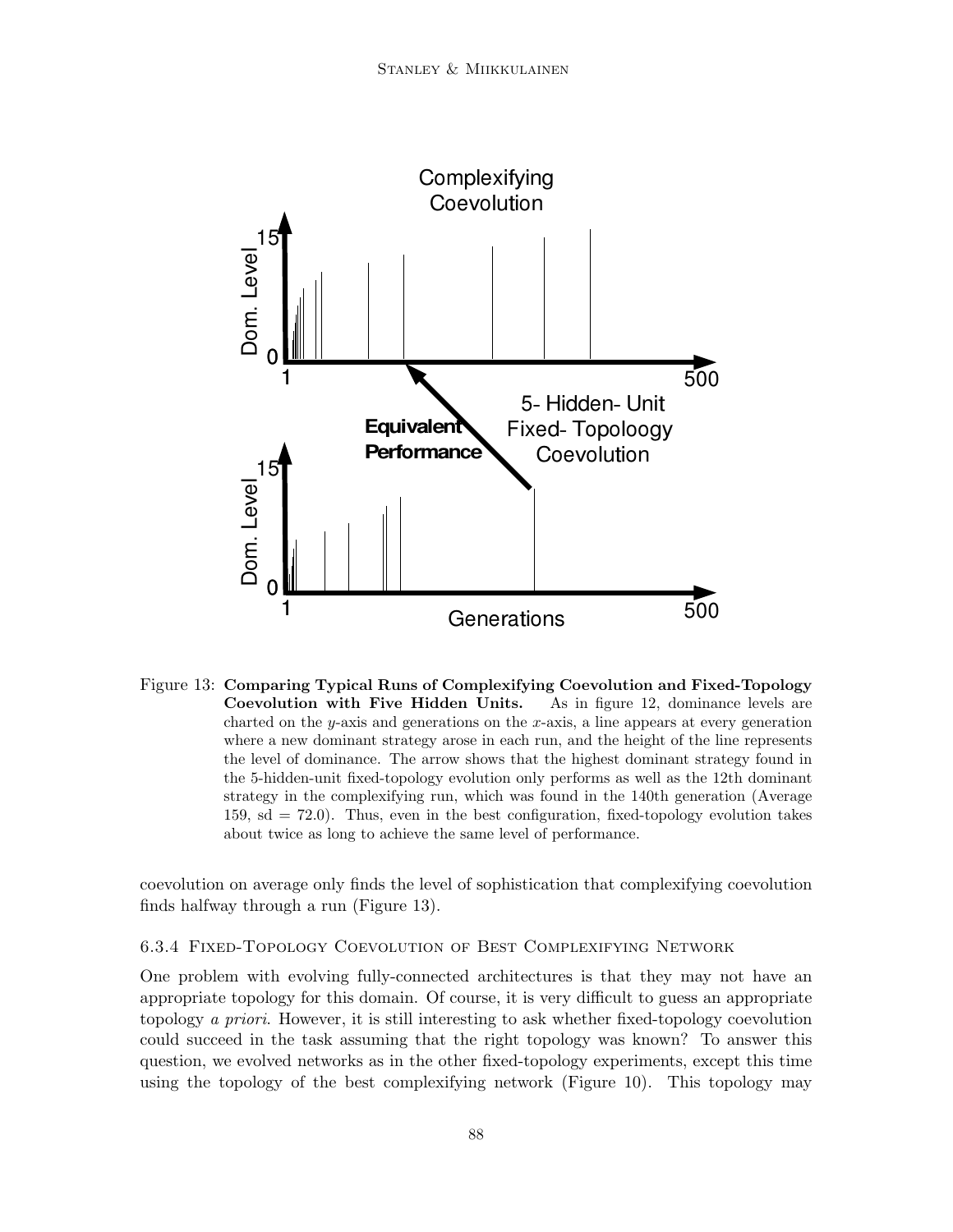constrain the search space in such a way that finding a sophisticated solution is more likely than with a fully-connected architecture. If so, it is possible that seeding the population with a successful topology gives it an advantage even over complexifying coevolution, which must build the topology from a minimal starting point.

Five runs were performed, obtaining average performance score 86.2%, 83.3%, 88.1%, 74.2%, and 80.3%, and an overall average of  $82.4\%$  (sd=15.1%). The 91.4% performance of complexifying coevolution is significantly better than even this version of fixed-topology coevolution ( $p < 0.001$ ). However, interestingly, the 40.4% average performance of 10hidden-unit fixed topology coevolution is significantly *below* best-topology evolution, even though both methods search in spaces of similar sizes. In fact, best-topology evolution performs at about the same level as 5-hidden-unit fixed-topology evolution (80.3%), even though 5-hidden-unit evolution optimizes half the number of hidden nodes. Thus, the results confirm the hypothesis that using a successful evolved topology does help constrain the search. However, in comparison to complexifying coevolution, the advantage gained from starting this way is still not enough to make up for the penalty of starting search directly in a high-dimensional space. As Figure 14 shows, best-topology evolution on average only finds a strategy that performs as well as those found by the 193rd generation of complexifying coevolution.

The results of the fixed-topology coevolution experiments can be summarized as follows: If this method is used to search directly in the high-dimensional space of the most effective solutions, it reaches only 40% of the performance of complexifying coevolution. It does better if it is allowed to optimize less complex networks; however, the most sophisticated solutions may not exist in that space. Even given a topology appropriate for the task, it does not reach the same level as complexifying coevolution. Thus, fixed-topology coevolution does not appear to be competitive with complexifying coevolution with any choice of topology.

The conclusion is that complexification is superior not only because it allows discovering the appropriate high-dimensional topology automatically, but also because it makes the optimization of that topology more efficient. This point will be discussed further in Section 7.

### 6.3.5 Simplifying Coevolution

A possible remedy to having to search in high-dimensional spaces is to allow evolution to search for smaller structures by removing structure incrementally. This *simplifying coevo*lution is the opposite of complexifying coevolution. The idea is that a mediocre complex solution can be refined by removing unnecessary dimensions from the search space, thereby accelerating the search.

Although simplifying coevolution is an alternative method to complexifying coevolution for finding topologies, it still requires a complex starting topology to be specified. This topology was chosen with two goals in mind: (1) Simplifying coevolution should start with sufficient complexity to at least potentially find solutions of equal or more complexity than the best solutions from complexifying coevolution, and (2) with a rate of structural removal equivalent to the rate of structural addition in complexifying NEAT, it should be possible to discover solutions significantly simpler than the best complexifying solutions.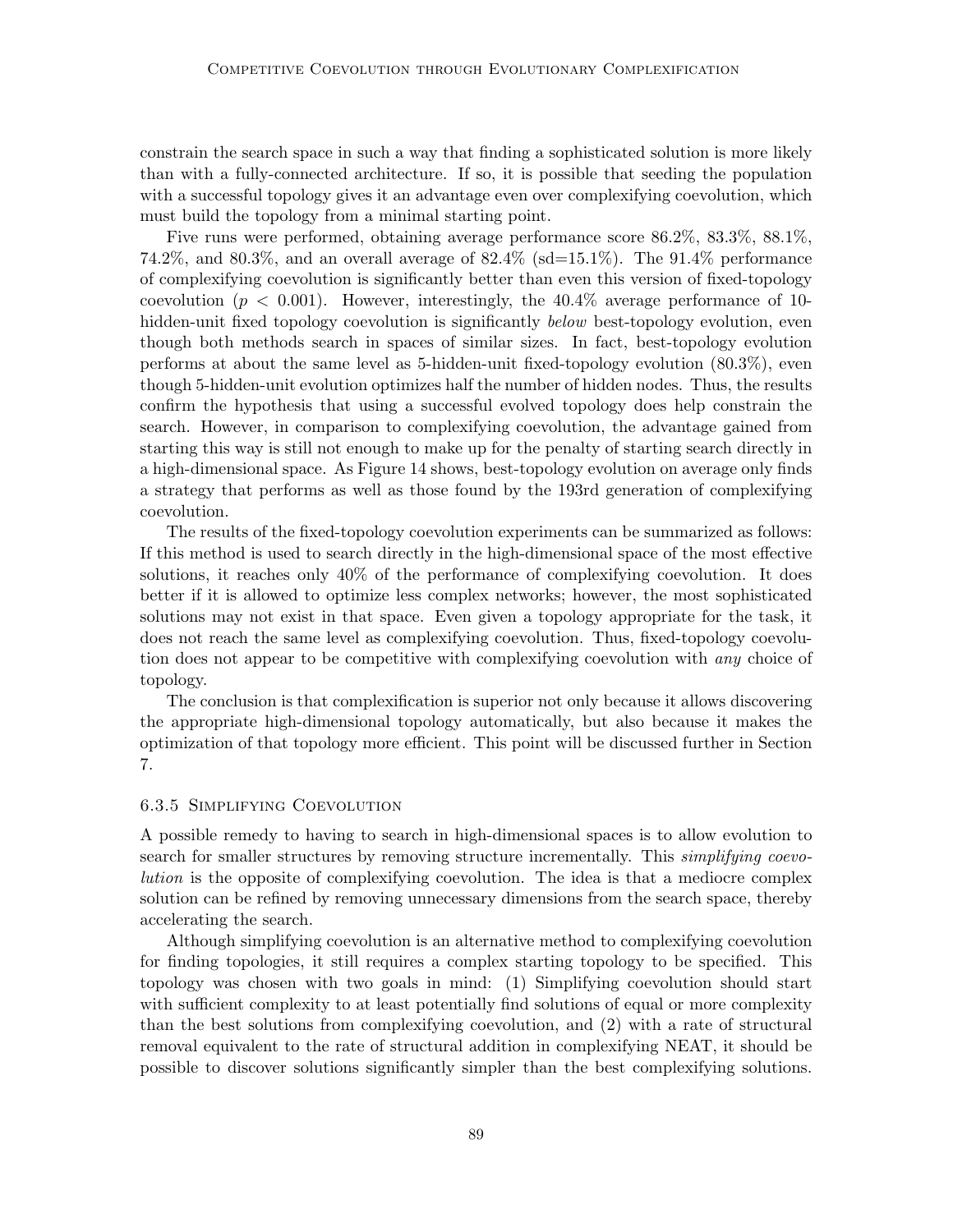

Figure 14: Comparing Typical Runs of Complexifying Coevolution and Fixed-Topology Coevolution of the Best Complexifying Network. Dominance levels are charted as in figure 12. The arrow shows that the highest dominant strategy found by evolving the fixed topology of the best complexifying network only performs as well as the dominant strategy that would be found in the 193rd generation of complexifying coevolution (Average 193,  $sd = 85$ ). Thus, even with an appropriate topology given, fixed-topology evolution takes almost twice as long to achieve the same level of performance.

Thus, we chose to start search with a 12-hidden-unit, 339 connection fully-connected fullyrecurrent network. Since 162 connections were added to the best complexifying network during evolution, a corresponding simplifying coevolution could discover solutions with 177 connections, or 25 less than the best complexifying network.

Thus, simplify coevolution was run just as complexifying coevolution, except that the initial topology contained 339 connections instead of 39, and structural mutations removed connections instead of adding nodes and connections. If all connections of a node were removed, the node itself was removed. Historical markings and speciation worked as in complexifying NEAT, except that all markings were assigned in the beginning of evolution. (because structure was only removed and never added). A diversity of species of varying complexity developed as before.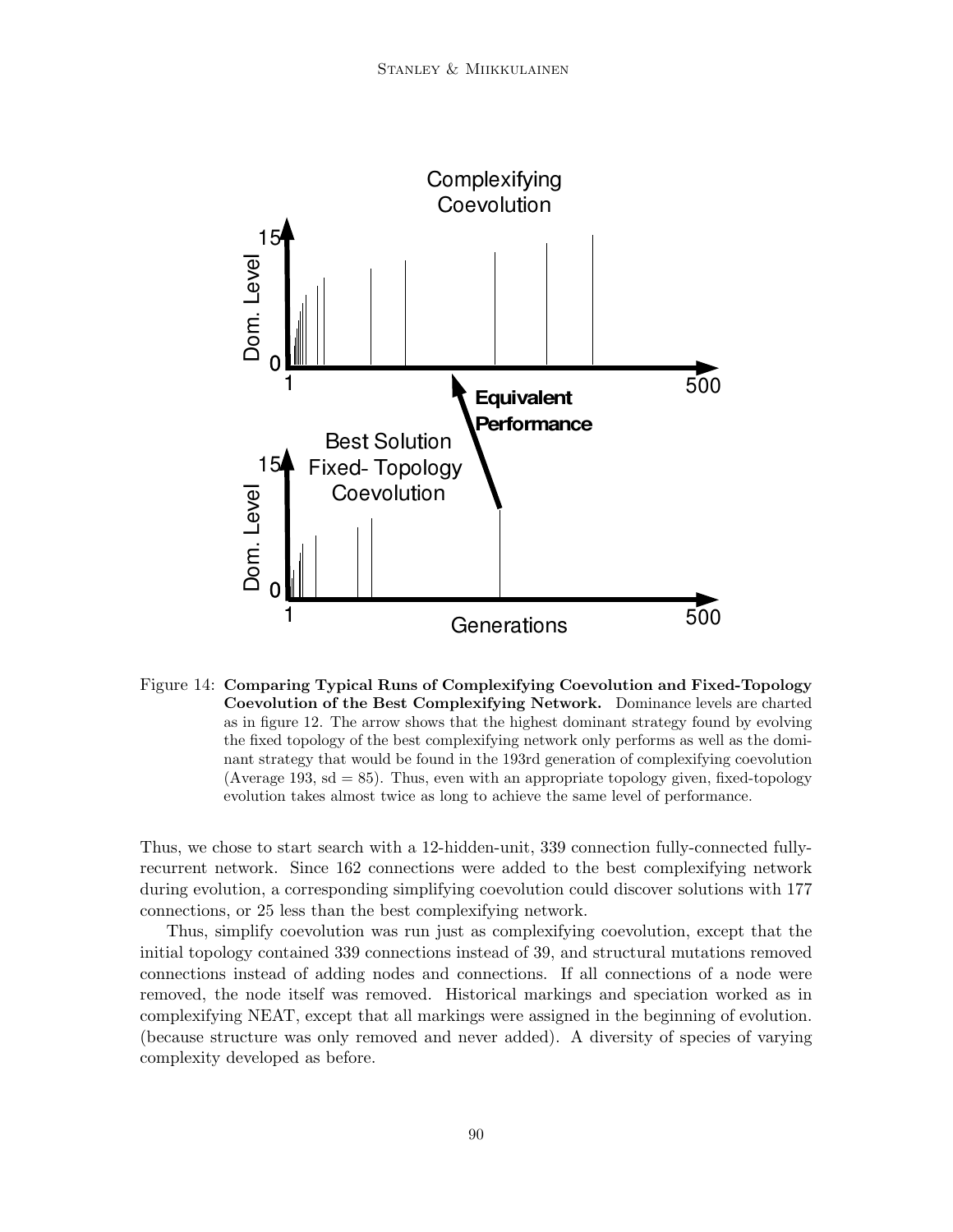

Figure 15: Comparing Typical Runs of Complexifying Coevolution and Simplifying Coevolution. Dominance levels are charted as in figure 12. In addition, the line plot shows the complexity of each dominance level in terms of number of connections in the networks with scale indicated in the y-axis at right. In this typical simplifying run, the number of connections reduced from 339 to 227 connections. The arrow shows that the highest dominant strategy found in simplifying coevolution only performs as well as the 9th or 10th dominant strategy of complexifying coevolution, which is normally found after 56 generations ( $sd = 31$ ). In other words, even though simplifying coevolution finds more dominance levels, the search for appropriate structure is less effective than that of complexifying coevolution.

The five runs of simplifying coevolution performed at 64.8%, 60.9%, 56.6%, 36.4%, and 67.9%, with an overall average of  $57.3\%$  (sd=19.8%). Again, such performance is significantly below the 91.4% performance of complexifying coevolution  $(p < 0.001)$ . Interestingly, even though it started with 76 more connections than fixed-topology coevolution with ten hidden units, simplifying coevolution still performed significantly better  $(p < 0.001)$ , suggesting that evolving structure through reducing complexity is better than evolving large fixed structures.

Like Figures 12–14, Figure 15 compares typical runs of complexifying and simplifying coevolution. On average, 500 generations of simplification finds solutions equivalent to 56 generations of complexification. Simplifying coevolution also tends to find more dominance levels than any other method tested. It generated an average of 23.2 dominance levels per run, once even finding 30 in one run, whereas e.g. complexifying coevolution on average finds 15.2 levels. In other words, the difference between dominance levels is much smaller in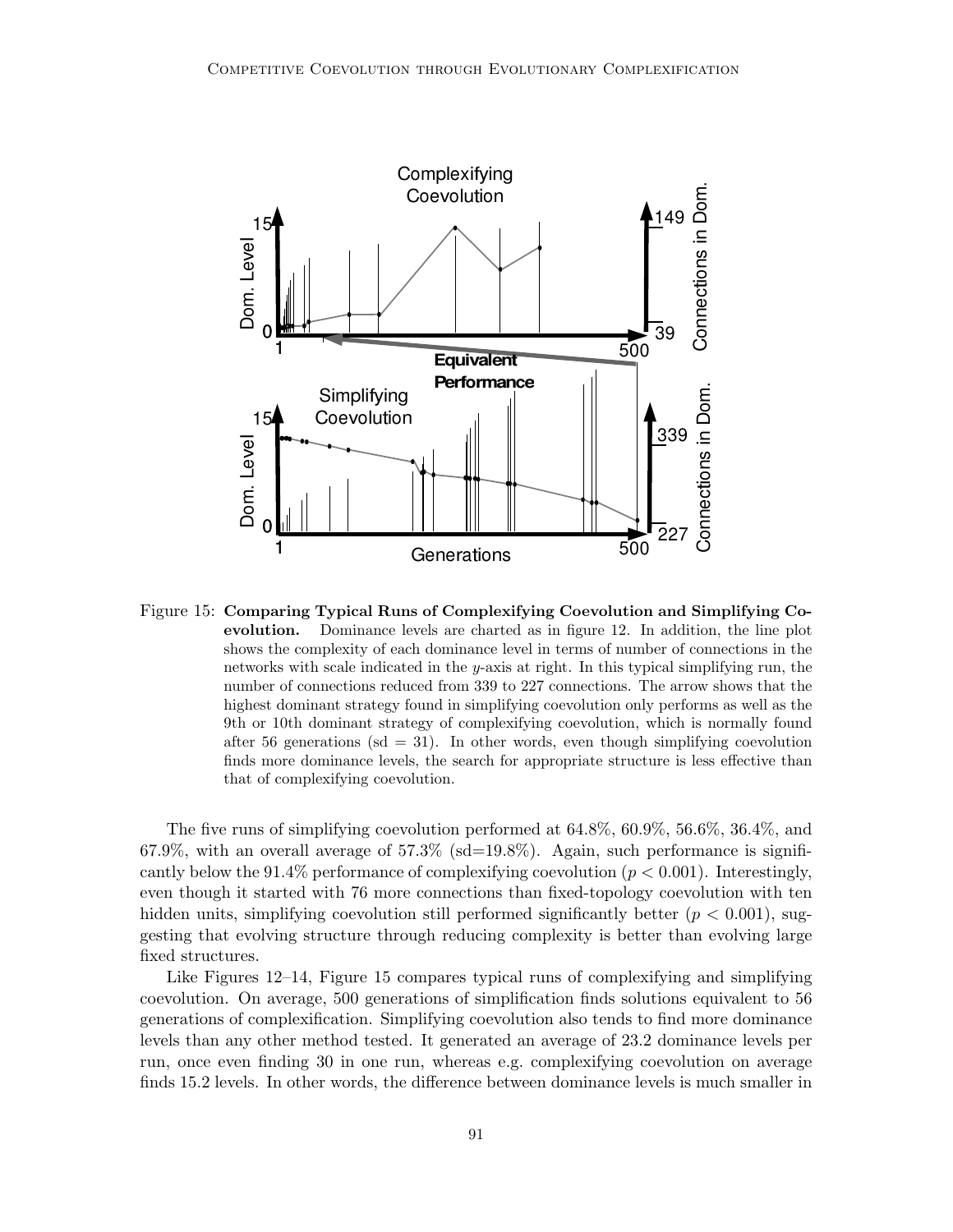| Coevolution Type | Ave. Highest | Ave. Highest | Average                       | Equivalent      |
|------------------|--------------|--------------|-------------------------------|-----------------|
|                  | Dom. Level   |              | <b>Generation</b> Performance | Generation      |
|                  |              |              |                               | (out of $500$ ) |
| Complexifying    | 15.2         | 353.6        | 91.4%                         | 343             |
| Fixed-Topology   | 12.0         | 172          | 40.4%                         | 24              |
| 10 Hidden Node   |              |              |                               |                 |
| Fixed-Topology   | 13.0         | 291.4        | 80.3%                         | 159             |
| 5 Hidden Node    |              |              |                               |                 |
| Fixed-Topology   | 14.0         | 301.8        | 82.4%                         | 193             |
| Best Network     |              |              |                               |                 |
| Simplifying      | 23.2         | 444.2        | 57.3%                         | 56              |

Table 1: Summary of the performance comparison. The second column shows how many levels of dominance were achieved in each type of coevolution on average. The third specifies the average generation of the highest dominant strategy, indicating how long innovation generally continues. The fourth column gives the average level in the complexifying coevolution dominance hierarchy that the champion could defeat, and the fifth column shows its average generation. The differences in performance  $(p < 0.001)$  and equivalent generation  $(p < 0.001)$  between complexifying coevolution and every other method are significant. The main result is that the level of sophistication reached by complexifying coevolution is significantly higher than that reached by fixed-topology or simplifying coevolution.

simplifying coevolution than complexifying coevolution. Unlike in other methods, dominant strategies tend to appear in spurts of a few at a time, and usually after complexity has been decreasing for several generations, as also shown in Figure 15. Over a number of generations, evolution removes several connections until a smaller, more easily optimized space is discovered. Then, a quick succession of minute improvements creates several new levels of dominance, after which the space is further refined, and so on. While such a process makes sense, the inferior results of simplifying coevolution suggest that simplifying search is an ineffective way of discovering useful structures compared to complexification.

### 6.3.6 Comparison Summary

Table 1 shows how the coevolution methods differ on number of dominance levels, generation of the highest dominance level, overall performance, and equivalent generation. The conclusion is that complexifying coevolution innovates longer and finds a higher level of sophistication than the other methods.

## 7. Discussion and Future Work

What makes complexification such a powerful search method? Whereas in fixed-topology coevolution, as well as in simplifying coevolution, the good structures must be optimized in the high-dimensional space of the solutions themselves, complexifying coevolution only searches high-dimensional structures that are elaborations of known good lower-dimensional structures. Before adding a new dimension, the values of the existing genes have already been optimized over preceding generations. Thus, after a new gene is added, the genome is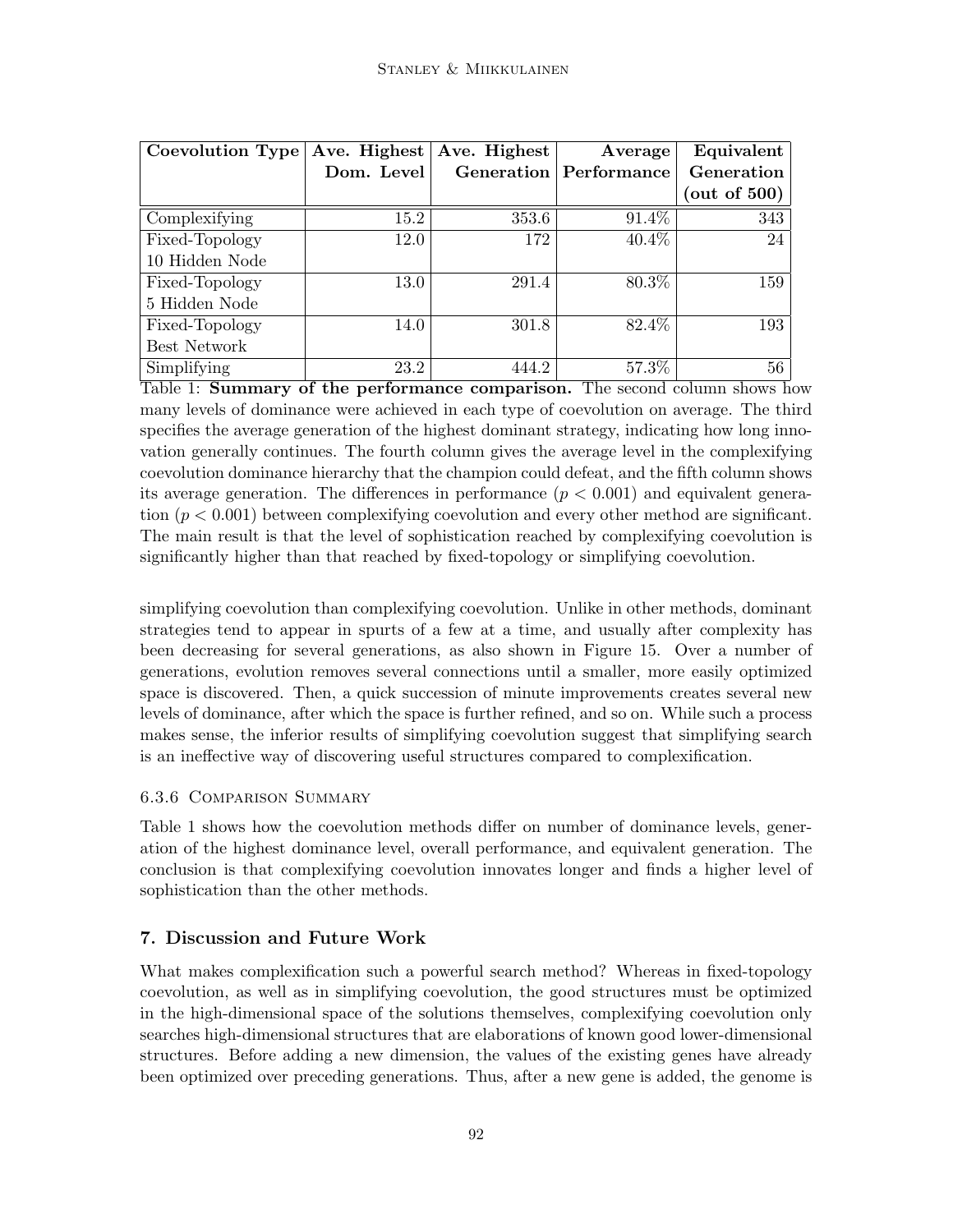already in a promising part of the new, higher-dimensional space. Thus, the search in the higher-dimensional space is not starting blindly as it would if evolution began searching in that space. It is for this reason that complexification can find high-dimensional solutions that fixed-topology coevolution and simplifying coevolution cannot.

Complexification is particularly well suited for coevolution problems. When a fixed genome is used to represent a strategy, that strategy can be optimized, but it is not possible to add functionality without sacrificing some of the knowledge that is already present. In contrast, if new genetic material can be added, sophisticated elaborations can be layered above existing structure, establishing an evolutionary arms race. This process was evident in the robot duel domain, where successive dominant strategies often built new functionality on top of existing behavior by adding new nodes and connections.

The advantages of complexification do not imply that fixed-sized genomes cannot sometimes evolve increasingly complex *phenotypic behavior*. Depending on the mapping between the genotype and the phenotype, it may be possible for a fixed, finite set of genes to represent solutions (phenotypes) with varying behavioral complexity. For example, such behaviors have been observed in Cellular Automata (CA), a computational structure consisting of a lattice of cells that change their state as a function of their own current state and the state of other cells in their neighborhood. This neighborhood function can be represented in a genome of size  $2^{n+1}$  (assuming n neighboring cells with binary state) and evolved to obtain desired target behavior. For example, Mitchell et al. (1996) were able to evolve neighborhood functions to determine whether black or white cells were in the majority in the CA lattice. The evolved CAs displayed complex global behavior patterns that converged on a single classification, depending on which cell type was in the majority. Over the course of evolution, the behavioral complexity of the CA rose even as the genome remained the same size.

In the CA example, the correct neighborhood size was chosen a priori. This choice is difficult to make, and crucial for success. If the desired behavior had not existed within the chosen size, even if the behavior would become gradually more complex, the system would never solve the task. Interestingly, such a dead-end could be avoided if the neighborhood (i.e. the genome) could be expanded during evolution. It is possible that CAs could be more effectively evolved by complexifying (i.e. expanding) the genomes, and speciating to protect innovation, as in NEAT.

Moreover, not only can the chosen neighborhood be too small to represent the solution, but it can also be unnecessarily large. Searching in a space of more dimensions than necessary can impede progress, as discussed above. If the desired function existed in a smaller neighborhood it could have been found with significantly fewer evaluations. Indeed, it is even possible that the most efficient neighborhood is not symmetric, or contains cells that are not directly adjacent to the cell being processed. Moreover, even the most efficient neighborhood may be too large a space in which to begin searching. Starting search in a small space and incrementing into a promising part of higher-dimensional space is more likely to find a solution. For these reasons, complexification can be an advantage, even if behavioral complexity can increase to some extent within a fixed space.

The CA example raises the intriguing possibility that *any* structured phenotype can be evolved through complexification from a minimal starting point, historical markings, and the protection of innovation through speciation. In addition to neural networks and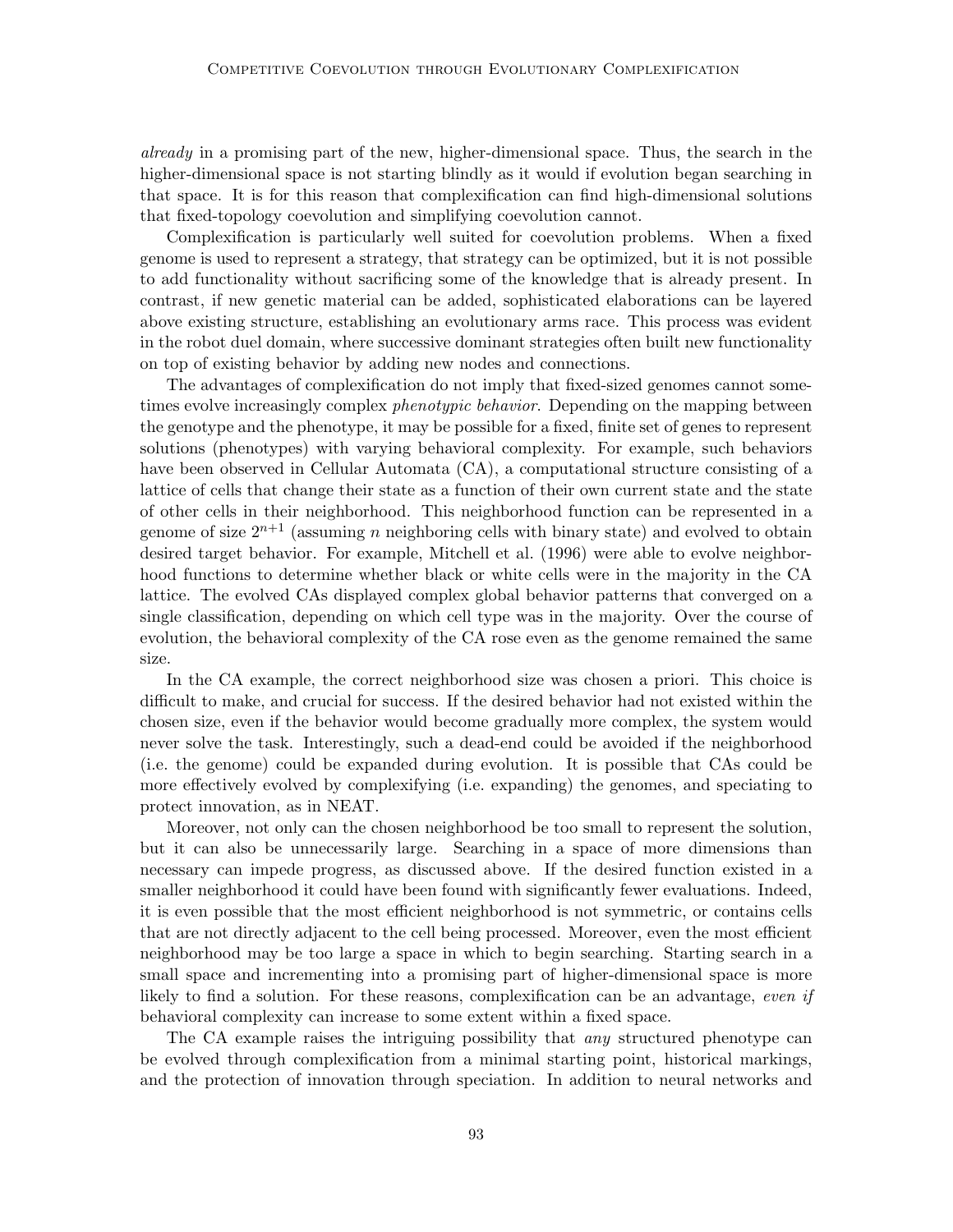CA, electrical circuits (Miller et al., 2000a; Miller, Job, & Vassilev, 2000b), genetic programs (Koza, 1992), robot body morphologies (Lipson & Pollack, 2000), Bayesian networks (Mengshoel, 1999), finite automata (Brave, 1996), and building and vehicle architectures (O'Reilly, 2000) are all structures of varying complexity that can benefit from complexification. By starting search in a minimal space and adding new dimensions incrementally, highly complex phenotypes can be discovered that would be difficult to find if search began in the intractable space of the final solution, or if it was prematurely restricted to too small a space.

The search for optimal structures is a common problem in Artificial Intelligence (AI). For example, Bayesian methods have been applied to learning model structure (Attias, 2000; Ueda & Ghahramani, 2002). In these approaches, the posterior probabilities of different structures are computed, allowing overly complex or simplistic models to be eliminated. Note that these approaches are not aimed at generating increasingly complex functional structures, but rather at providing a model that explains existing data. In other cases, solutions involve growing gradually larger structures, but the goal of the growth is to form gradually better approximations. For example, methods like Incremental Grid Growing (Blackmore & Miikkulainen, 1995), and Growing Neural Gas (Fritzke, 1995) add neurons to a network until it approximates the topology of the input space reasonably well. On the other hand, complexifying systems do not have to be non-deterministic (like NEAT), nor do they need to be based on evolutionary algorithms. For example, Harvey (1993) introduced a deterministic algorithm where the chromosome lengths of the entire population increase all at the same time in order to expand the search space; Fahlman & Lebiere (1990) developed a supervised (non-evolutionary) neural network training method called cascade correlation, where new hidden neurons are added to the network in a predetermined manner in order to complexify the function it computes. The conclusion is that complexification is an important general principle in AI.

In the future, complexification may help with the general problem of finding the appropriate level of abstraction for difficult problems. Complexification can start out with a simple, high-level description of the solution, composed of general-purpose elements. If such an abstraction is insufficient, it can be elaborated by breaking down each high-level element into lower level and more specific components. Such a process can continue indefinitely, leading to increasingly complex substructures, and increasingly low-level solutions to subproblems. Although in NEAT the solutions are composed of only connections and nodes, it does provide an early example of how such a process could be implemented.

One of the primary and most elusive goals of AI is to create systems that scale up. In a sense, complexification is the process of scaling up. It is the general principle of taking a simple idea and elaborating it for broader application. Much of AI is concerned with search, whether over complex multi-dimensional landscapes, or through highly-branching trees of possibilities. However, intelligence is as much about deciding what space to search as it is about searching once the proper space has already been identified. Currently, only humans are able to decide the proper level of abstraction for solving many problems, whether it be a simple high-level combination of general-purpose parts, or an extremely complex assembly of low-level components. A program that can decide what level of abstraction is most appropriate for a given domain would be a highly compelling demonstration of Artificial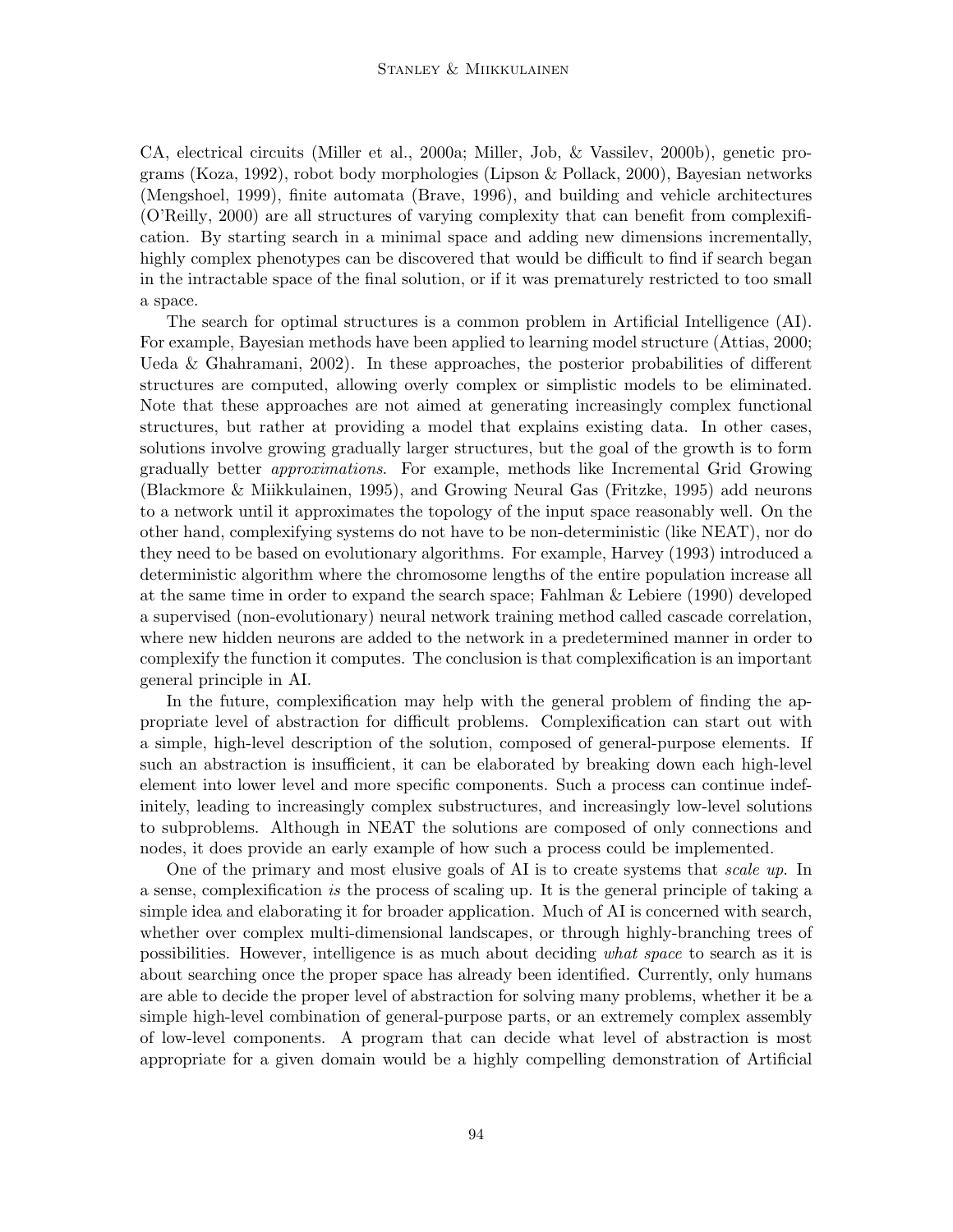Intelligence. This is, we believe, where complexification methods can have their largest impact in the future.

### 8. Conclusion

The experiments presented in this paper show that complexification of genomes leads to continual coevolution of increasingly sophisticated strategies. Three trends were found in the experiments: (1) As evolution progresses, complexity of solutions increases, (2) evolution uses complexification to elaborate on existing strategies, and (3) complexifying coevolution is significantly more successful in finding highly sophisticated strategies than non-complexifying coevolution. These results suggest that complexification is a crucial component of a successful search for complex solutions.

### Acknowledgments

This research was supported in part by the National Science Foundation under grant IIS-0083776 and by the Texas Higher Education Coordinating Board under grant ARP-003658- 476-2001. Special thanks to an anonymous reviewer for constructive suggestions for noncomplexifying comparisons.

### Appendix A. NEAT System Parameters

Each population had 256 NEAT networks, for a total of 512. The coefficients for measuring compatibility were  $c_1 = 1.0$ ,  $c_2 = 1.0$ , and  $c_3 = 2.0$ . The initial compatibility distance was  $\delta_t = 3.0$ . However, because population dynamics can be unpredictable over hundreds of generations, we assigned a target of 10 species. If the number of species grew above 10,  $\delta_t$ was increased by 0.3 to reduce the number of species. Conversely, if the number of species fell below 10,  $\delta_t$  was decreased by 0.3 to increase the number of species. The normalization factor N used to compute compatibility was fixed at one. In order to prevent stagnation, the lowest performing species over 30 generations old was not allowed to reproduce. The champion of each species with more than five networks was copied into the next generation unchanged. There was an 80% chance of a genome having its connection weights mutated, in which case each weight had a 90% chance of being uniformly perturbed and a 10% chance of being assigned a new random value. (The system is tolerant to frequent mutations because of the protection speciation provides.) There was a 75% chance that an inherited gene was disabled if it was disabled in either parent. In 40% of crossovers, the offspring inherited the average of the connection weights of matching genes from both parents, instead of the connection weight of only one parent randomly. In each generation, 25% of offspring resulted from mutation without crossover. The interspecies mating rate was 0.05. The probability of adding a new node was 0.01 and the probability of a new link mutation was 0.1. We used a modified sigmoidal transfer function,  $\varphi(x) = \frac{1}{1+e^{-4.9x}}$ , at all nodes. These parameter values were found experimentally, and they follow a logical pattern: Links need to be added significantly more often than nodes, and an average weight difference of 0.5 is about as significant as one disjoint or excess gene. Performance is robust to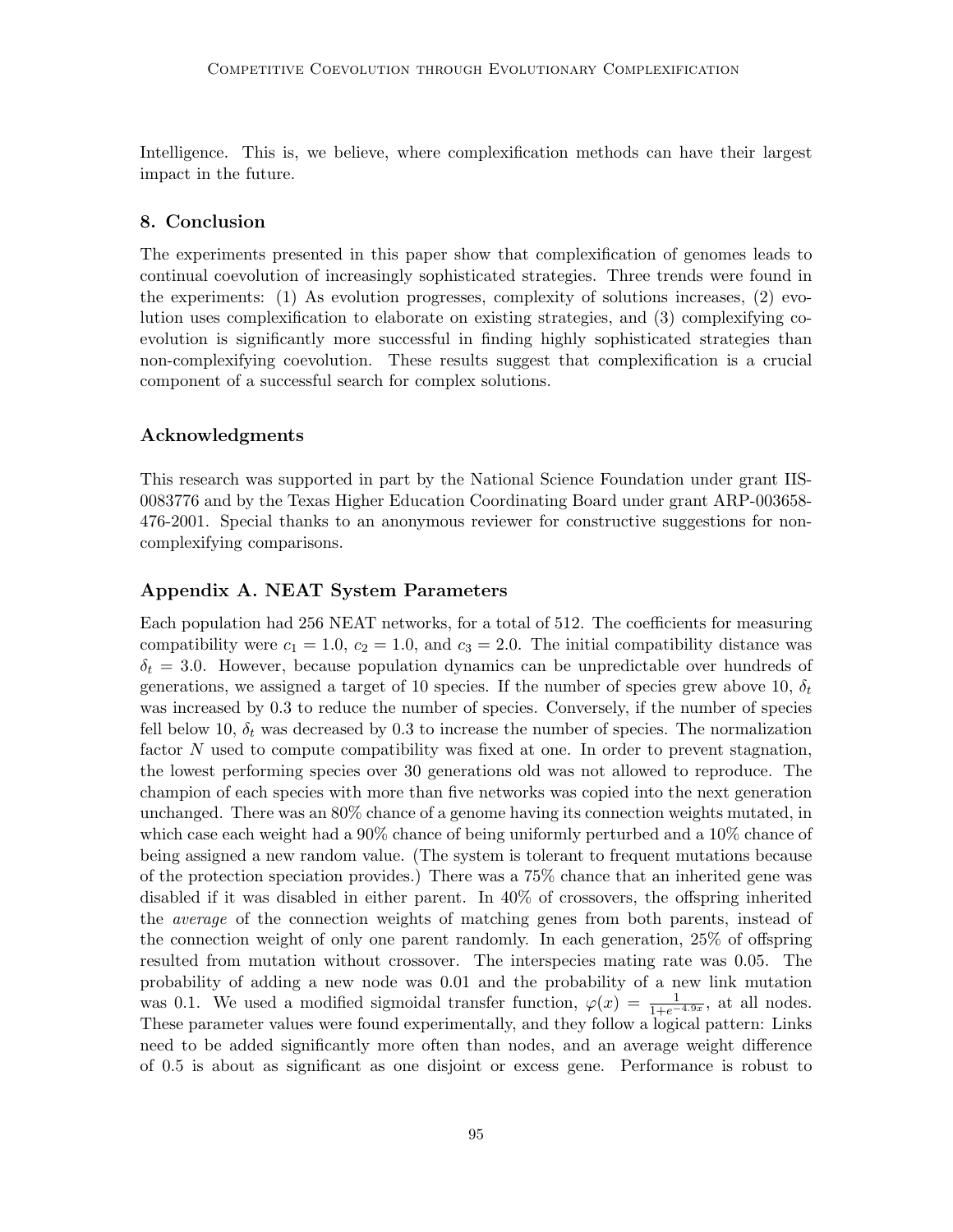moderate variations in these values. NEAT software is available in the software section at http://nn.cs.utexas.edu.

### Appendix B. Robot Duel Domain Coefficients of Motion

The turn angle  $\theta$  is determined as  $\theta = 0.24|l-r|$ , where l is the output of the left turn neuron, and r is the output of the right turn neuron. The robot moves forward a distance of  $1.33f$ on the 600 by 600 board, where  $f$  is the forward motion output. These coefficients were calibrated through experimentation to achieve accurate and smooth motion with neural outputs between zero and one.

#### References

- Amores, A., Force, A., Yan, Y.-L., Joly, L., Amemiya, C., Fritz, A., Ho, R. K., Langeland, J., Prince, V., Wang, Y.-L., Westerfield, M., Ekker, M., & Postlethwait, J. H. (1998). Zebrafish HOX clusters and vertebrate genome evolution. Science, 282, 1711–1784.
- Angeline, P. J., & Pollack, J. B. (1993). Competitive environments evolve better solutions for complex tasks. In Forrest, S. (Ed.), Proceedings of the Fifth International Conference on Genetic Algorithms (pp. 264–270). San Francisco, CA: Morgan Kaufmann.
- Angeline, P. J., Saunders, G. M., & Pollack, J. B. (1993). An evolutionary algorithm that constructs recurrent neural networks. IEEE Transactions on Neural Networks, 5, 54–65.
- Attias, H. (2000). A variational bayesian framework for graphical models. In Advances in Neural Information Processing Systems, 12 (pp. 209–215). Cambridge, MA: MIT Press.
- Blackmore, J., & Miikkulainen, R. (1995). Visualizing high-dimensional structure with the incremental grid growing neural network. In Prieditis, A., & Russell, S. (Eds.), Machine Learning: Proceedings of the 12th Annual Conference (pp. 55–63). San Francisco, CA: Morgan Kaufmann.
- Brave, S. (1996). Evolving deterministic finite automata using cellular encoding. In Koza, J. R., Goldberg, D. E., Fogel, D. B., & Riolo, R. L. (Eds.), Genetic Programming 1996: Proceedings of the First Annual Conference (pp. 39–44). Stanford University, CA, USA: MIT Press.
- Carroll, S. B. (1995). Homeotic genes and the evolution of arthropods and chordates. Nature, 376, 479–485.
- Cliff, D., Harvey, I., & Husbands, P. (1993). Explorations in evolutionary robotics. Adaptive Behavior, 2, 73–110.
- Cybenko, G. (1989). Approximation by superpositions of a sigmoidal function. Mathematics of Control, Signals, and Systems, 2 (4), 303–314.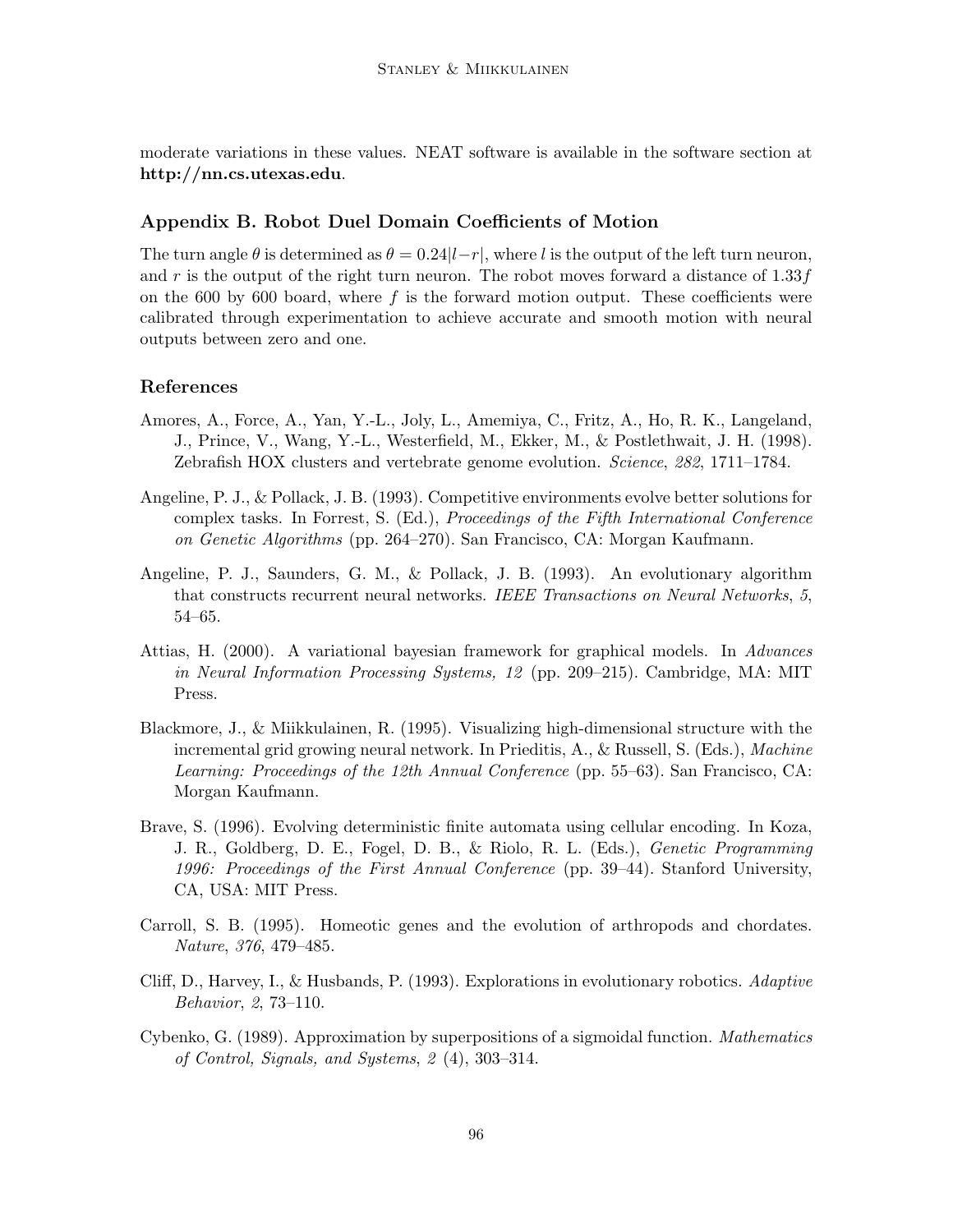- Darwen, P. J. (1996). Co-Evolutionary Learning by Automatic Modularisation with Speciation. Doctoral Dissertation, School of Computer Science, University College, University of New South Wales.
- Dawkins, R., & Krebs, J. R. (1979). Arms races between and within species. *Proceedings* of the Royal Society of London Series B, 205, 489–511.
- Fahlman, S. E., & Lebiere, C. (1990). The cascade-correlation learning architecture. In Touretzky, D. S. (Ed.), Advances in Neural Information Processing Systems 2 (pp. 524–532). San Francisco, CA: Morgan Kaufmann.
- Ficici, S. G., & Pollack, J. B. (2001). Pareto optimality in coevolutionary learning. In Kelemen, J. (Ed.), Sixth European Conference on Artificial Life. Berlin; New York: Springer-Verlag.
- Floreano, D., & Nolfi, S. (1997). God save the red queen! Competition in co-evolutionary robotics. Evolutionary Computation, 5.
- Force, A., Lynch, M., Pickett, F. B., Amores, A., lin Yan, Y., & Postlethwait, J. (1999). Preservation of duplicate genes by complementary, degenerative mutations. Genetics, 151, 1531–1545.
- Fritzke, B. (1995). A growing neural gas network learns topologies. In G.Tesauro, D.S.Touretzky, & T.K.Leen (Eds.), Advances in Neural Information Processing Systems 7 (pp. 625–632). Cambridge, MA: MIT Press.
- Goldberg, D. E., & Richardson, J. (1987). Genetic algorithms with sharing for multimodal function optimization. In Grefenstette, J. J. (Ed.), *Proceedings of the Second Interna*tional Conference on Genetic Algorithms (pp. 148–154). San Francisco, CA: Morgan Kaufmann.
- Gomez, F., & Miikkulainen, R. (1997). Incremental evolution of complex general behavior. Adaptive Behavior, 5, 317–342.
- Gruau, F., Whitley, D., & Pyeatt, L. (1996). A comparison between cellular encoding and direct encoding for genetic neural networks. In Koza, J. R., Goldberg, D. E., Fogel, D. B., & Riolo, R. L. (Eds.), Genetic Programming 1996: Proceedings of the First Annual Conference (pp. 81–89). Cambridge, MA: MIT Press.
- Harvey, I. (1993). The Artificial Evolution of Adaptive Behavior. Doctoral Dissertation, School of Cognitive and Computing Sciences, University of Sussex, Sussex.
- Holland, P. W., Garcia-Fernandez, J., Williams, N. A., & Sidow, A. (1994). Gene duplications and the origin of vertebrate development. Development Supplement, pp. 125–133.
- Jim, K.-C., & Giles, C. L. (2000). Talking helps: Evolving communicating agents for the predator-prey pursuit problem. Artificial Life, 6 (3), 237–254.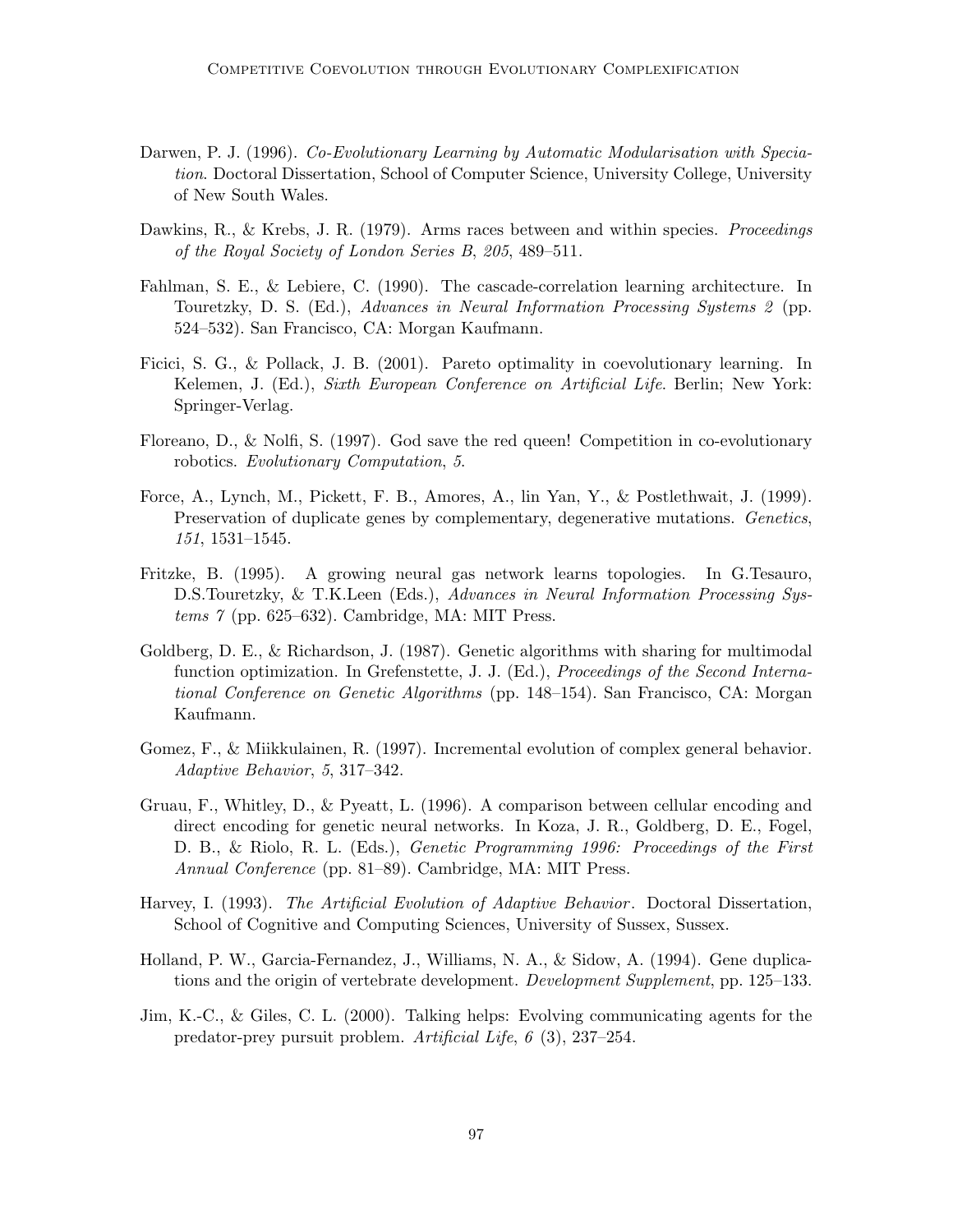- Koza, J. (1995). Gene duplication to enable genetic programming to concurrently evolve both the architecture and work-performing steps of a computer program. In Proceedings of the 14th International Joint Conference on Artificial Intelligence. Morgan Kaufmann.
- Koza, J. R. (1992). Genetic Programming: On the Programming of Computers by Means of Natural Selection. Cambridge, MA: MIT Press.
- Lindgren, K., & Johansson, J. (2001). Coevolution of strategies in n-person prisoner's dilemma. In Crutchfield, J., & Schuster, P. (Eds.), Evolutionary Dynamics - Exploring the Interplay of Selection, Neutrality, Accident, and Function. Reading, MA: Addison-Wesley.
- Lipson, H., & Pollack, J. B. (2000). Automatic design and manufacture of robotic lifeforms. Nature, 406, 974–978.
- Mahfoud, S. W. (1995). Niching Methods for Genetic Algorithms. Doctoral Dissertation, University of Illinois at Urbana-Champaign, Urbana, IL.
- Maley, C. C. (1999). Four steps toward open-ended evolution. In *Proceedings of the Ge*netic and Evolutionary Computation Conference (GECCO-1999) (pp. 1336–1343). San Francisco, CA: Morgan Kaufmann.
- Martin, A. P. (1999). Increasing genomic complexity by gene duplication and the origin of vertebrates. The American Naturalist, 154 (2), 111–128.
- Mengshoel, O. J. (1999). Efficient Bayesian Network Inference: Genetic Algorithms, Stochastic Local Search, and Abstraction. Doctoral Dissertation, University of Illinois at Urbana-Champaign Computer Science Department, Urbana-Champaign, IL.
- Miller, G., & Cliff, D. (1994). Co-evolution of pursuit and evasion i: Biological and gametheoretic foundations. Tech. Rep. CSRP311, School of Cognitive and Computing Sciences, University of Sussex, Brighton, UK.
- Miller, J. F., Job, D., & Vassilev, V. K. (2000a). Principles in the evolutionary design of digital circuits – Part I. Journal of Genetic Programming and Evolvable Machines,  $1(1), 8-35.$
- Miller, J. F., Job, D., & Vassilev, V. K. (2000b). Principles in the evolutionary design of digital circuits – Part II. Journal of Genetic Programming and Evolvable Machines, 3 (2), 259–288.
- Mitchell, M., Crutchfield, J. P., & Das, R. (1996). Evolving cellular automata with genetic algorithms: A review of recent work. In Proceedings of the First International Conference on Evolutionary Computation and Its Applications (EvCA'96). Russian Academy of Sciences.
- Mondada, F., Franzi, E., & Ienne, P. (1993). Mobile robot miniaturization: A tool for investigation in control algorithms. In Proceedings of the Third International Symposium on Experimental Robotics (pp. 501–513).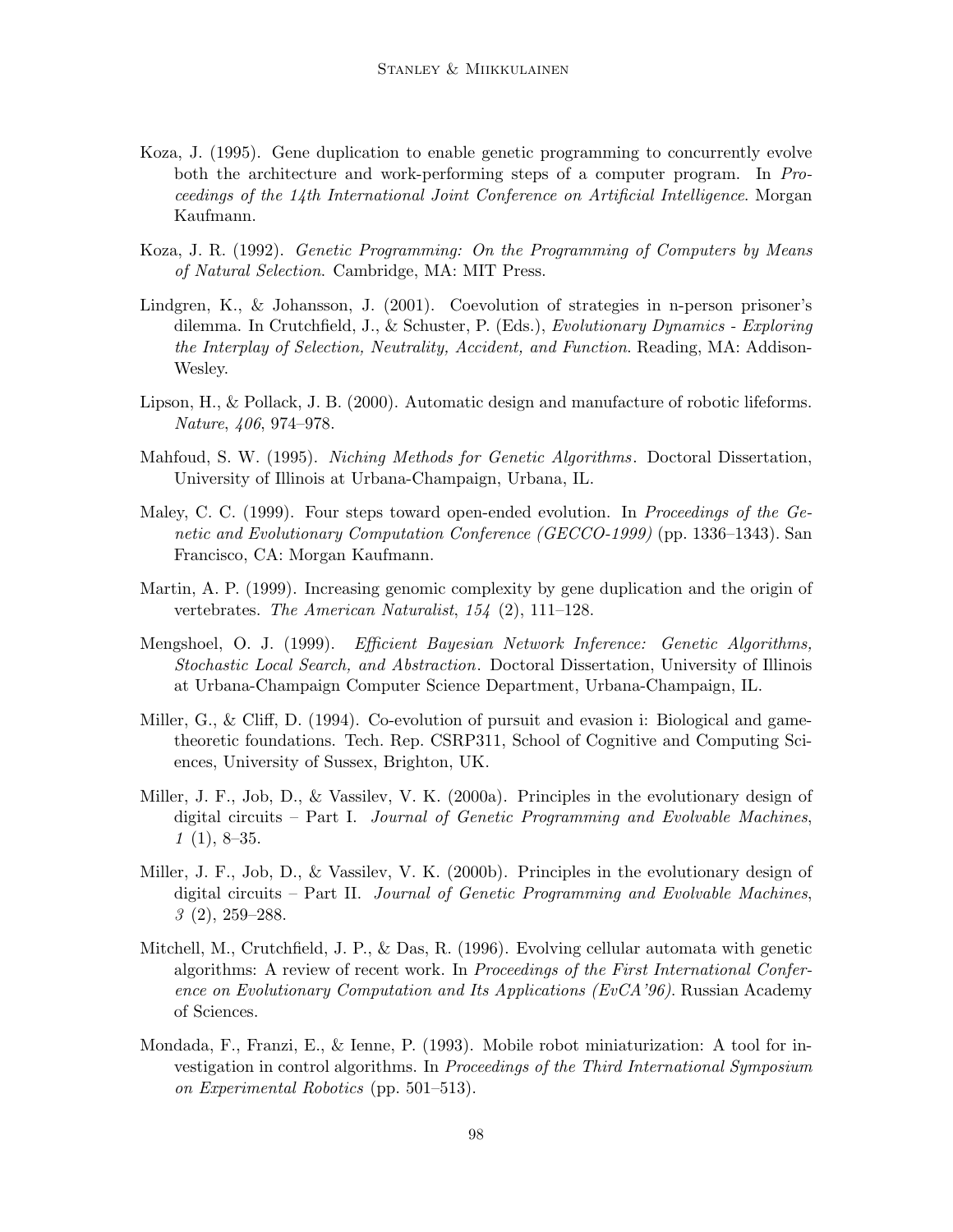- Nadeau, J. H., & Sankoff, D. (1997). Comparable rates of gene loss and functional divergence after genome duplications early in vertebrate evolution. Genetics, 147, 1259–1266.
- Noble, J., & Watson, R. A. (2001). Pareto coevolution: Using performance against coevolved opponents in a game as dimensions for parerto selection. In et al, L. S. (Ed.), Proceedings of the Genetic and Evolutionary Computation Conference (GECCO-2001). San Francisco, CA: Morgan Kaufmann.
- O'Reilly, U.-M. (2000). Emergent design: Artificial life for architecture design. In 7th International Conference on Artificial Life (ALIFE-00). Cambridge, MA: MIT Press.
- Postlethwait, H. H., Yan, Y. L., Gates, M. A., Horne, S., Amores, A., Brownlie, A., & Donovan, A. (1998). Vertebrate genome evolution and the zebrafish gene map. Nature Genetics, 18, 345–349.
- Radcliffe, N. J. (1993). Genetic set recombination and its application to neural network topology optimization. Neural computing and applications, 1 (1), 67–90.
- Radding, C. M. (1982). Homologous pairing and strand exchange in genetic recombination. Annual Review of Genetics, 16, 405–437.
- Reggia, J. A., Schulz, R., Wilkinson, G. S., & Uriagereka, J. (2001). Conditions enabling the evolution of inter-agent signaling in an artificial world. Artificial Life, 7, 3–32.
- Rosin, C. D. (1997). Coevolutionary Search Among Adversaries. Doctoral Dissertation, University of California, San Diego, San Diego, CA.
- Rosin, C. D., & Belew, R. K. (1997). New methods for competitive evolution. Evolutionary Computation, 5.
- Ryan, C. (1994). Pygmies and civil servants. In Kinnear, Jr., K. E. (Ed.), Advances in Genetic Programming (Chap. 11, pp. 243–263). MIT Press.
- Sidow, A. (1996). Gen(om)e duplications in the evolution of early vertebrates. Current Opinion in Genetics and Development, 6, 715–722.
- Sigal, N., & Alberts, B. (1972). Genetic recombination: The nature of a crossed strandexchange between two homologous DNA molecules. Journal of Molecular Biology, 71 (3), 789–793.
- Sims, K. (1994). Evolving 3D morphology and behavior by competition. In Brooks, R. A., & Maes, P. (Eds.), Proceedings of the Fourth International Workshop on the Synthesis and Simulation of Living Systems (Artificial Life IV) (pp. 28–39). Cambridge, MA: MIT Press.
- Spears, W. (1995). Speciation using tag bits. In Handbook of Evolutionary Computation. IOP Publishing Ltd. and Oxford University Press.